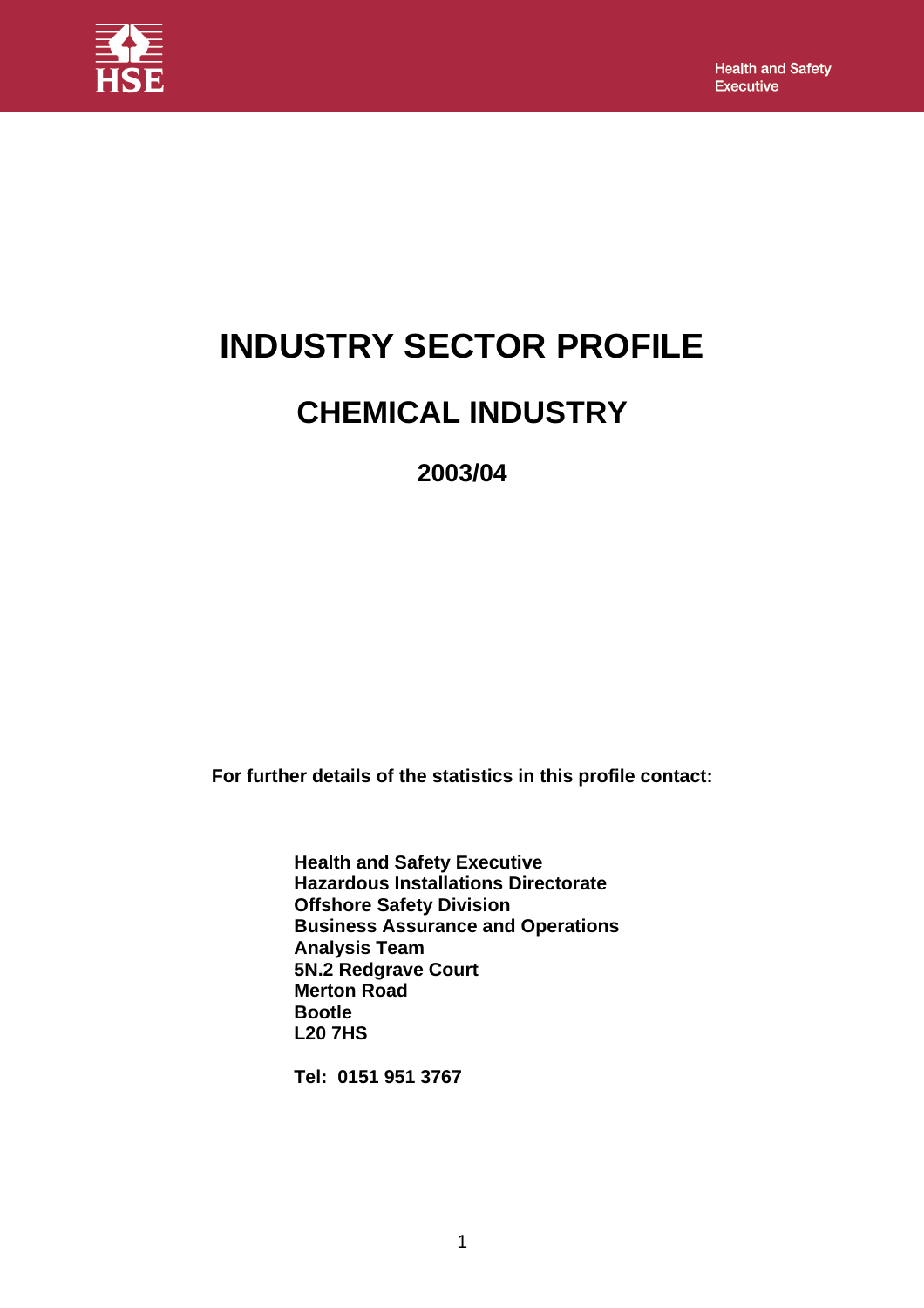## **CONTENTS**

(Footnotes are on the pages with the tables)

| INDUSTRIAL ACTIVITIES WITHIN THE CHEMICAL INDUSTRY (Tables 3 and                     |
|--------------------------------------------------------------------------------------|
|                                                                                      |
|                                                                                      |
| NATURE AND SITE OF INJURY (Tables 5 and 6 and Figures 6 and 7) 9                     |
|                                                                                      |
| AGE AND SEX OF INJURED PEOPLE (Tables 8a and 8b)  10                                 |
|                                                                                      |
|                                                                                      |
|                                                                                      |
| Table 1: Injuries within the chemical industry (b) reported to all enforcing         |
|                                                                                      |
| Table 2: Employee injury rates (a) within the chemical (b) and manufacturing         |
| industries $^{(d)}$ as reported to all enforcing authorities, $1997/98 - 2003/04$ 13 |
| Table 3: Injuries to employees within the chemical industry as reported to all       |
|                                                                                      |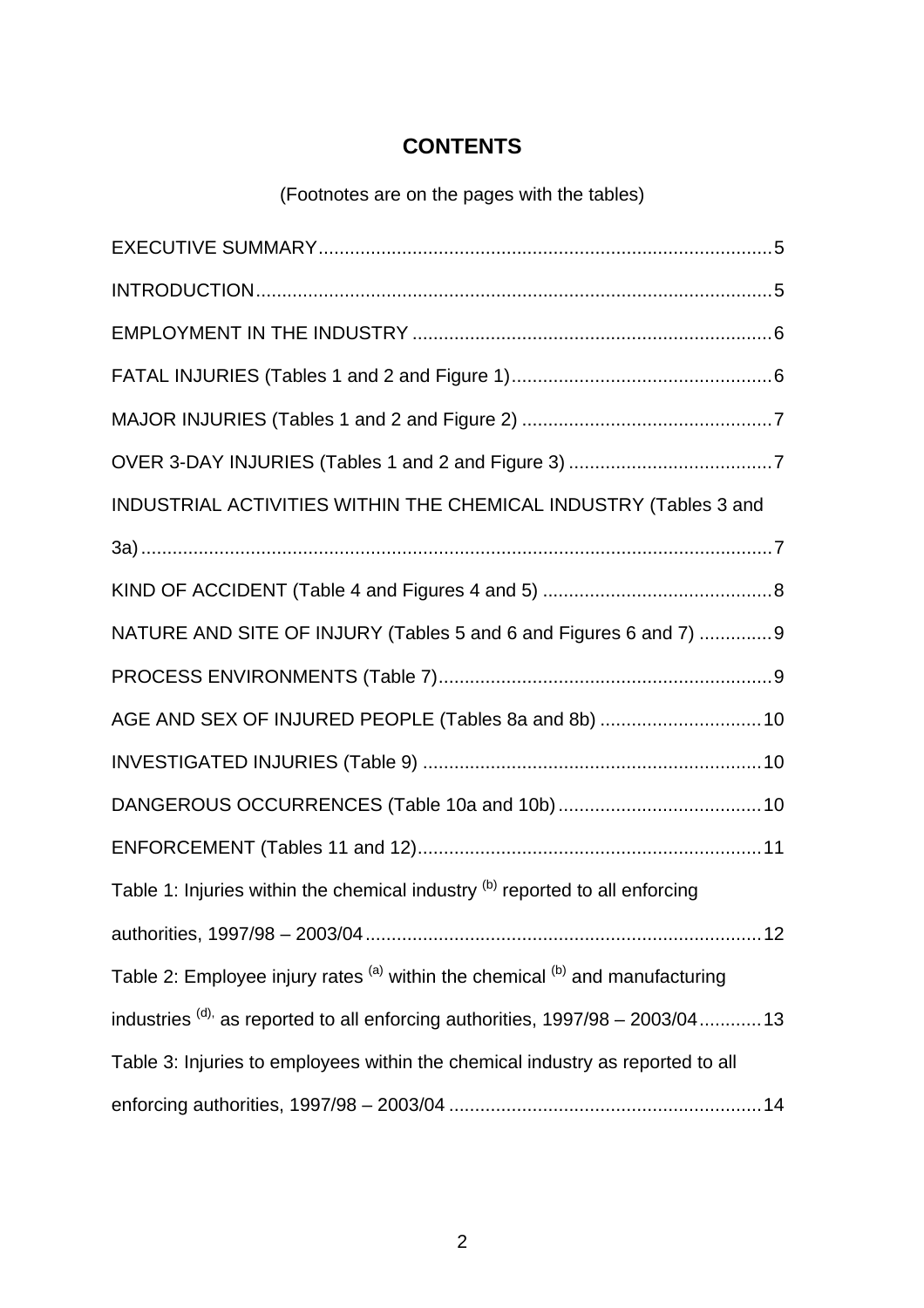| Table 3a: Employee injury rates (per 100 000 employees) in the chemical                |
|----------------------------------------------------------------------------------------|
|                                                                                        |
| Table 4: Injuries to employees in the chemical industry as reported to all             |
|                                                                                        |
| Table 5: Major Injuries to employees in the chemical industry as reported to all       |
|                                                                                        |
| Table 6: Over 3-day injuries to employees in the chemical industry as reported to      |
|                                                                                        |
|                                                                                        |
|                                                                                        |
| Table 8a: Injuries to male employees in the chemical industry as reported to all       |
|                                                                                        |
| Table 8b: Injuries to female employees in the chemical industry as reported to all     |
|                                                                                        |
| Table 9: Percentage of major and over 3 day injuries to employees investigated         |
| by HSE's HID* in the chemical industry, by kind of accident, 2003/04 22                |
| Table 10: Dangerous Occurrences <sup>1</sup> reported to HSE in the Chemical Industry, |
|                                                                                        |
| Table 11: Requirements of Enforcement Notices issued in the Chemical Sector            |
|                                                                                        |
| Table 12: Proceedings instituted by HSE within the Chemical Sector, 1997/98 -          |
|                                                                                        |
| Figure 1: Fatal injury incidence rates – manufacturing industries 2003/0425            |
| Figure 2: Major injury incidence rates – manufacturing industries 2003/0426            |
| Figure 3: Over 3-day injury incident rates - manufacturing industries 2003/0427        |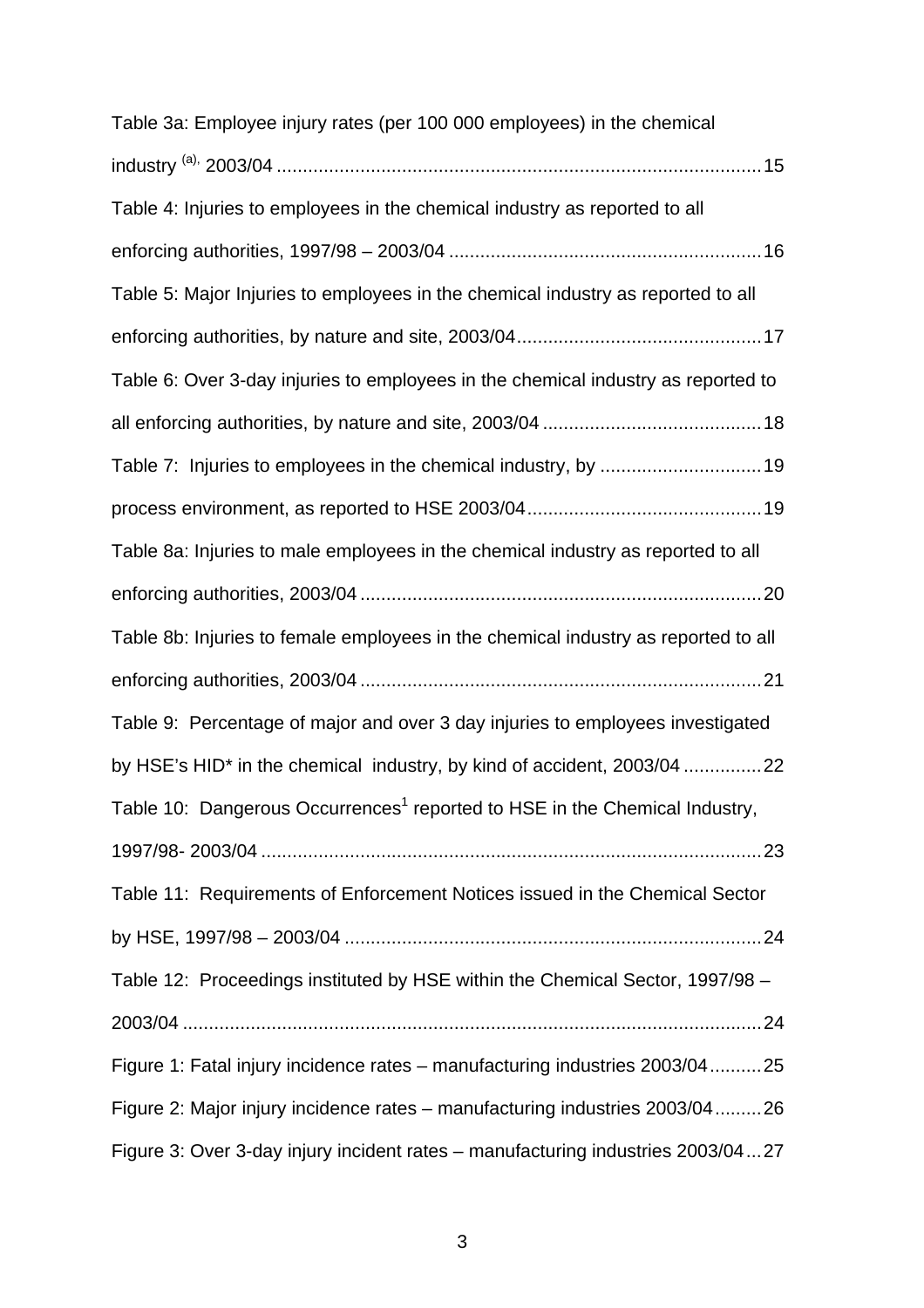| Figure 4: Major injuries to employees – chemical industry/manufacturing 2003/04 |
|---------------------------------------------------------------------------------|
|                                                                                 |
| Figure 5: Over 3-day injuries to employees – chemical industry/manufacturing    |
|                                                                                 |
| Figure 6: Major injuries to employees - chemical industry/manufacturing 2003/04 |
|                                                                                 |
| Figure 7: Over 3-day injuries to employees - chemical industry/manufacturing    |
|                                                                                 |
|                                                                                 |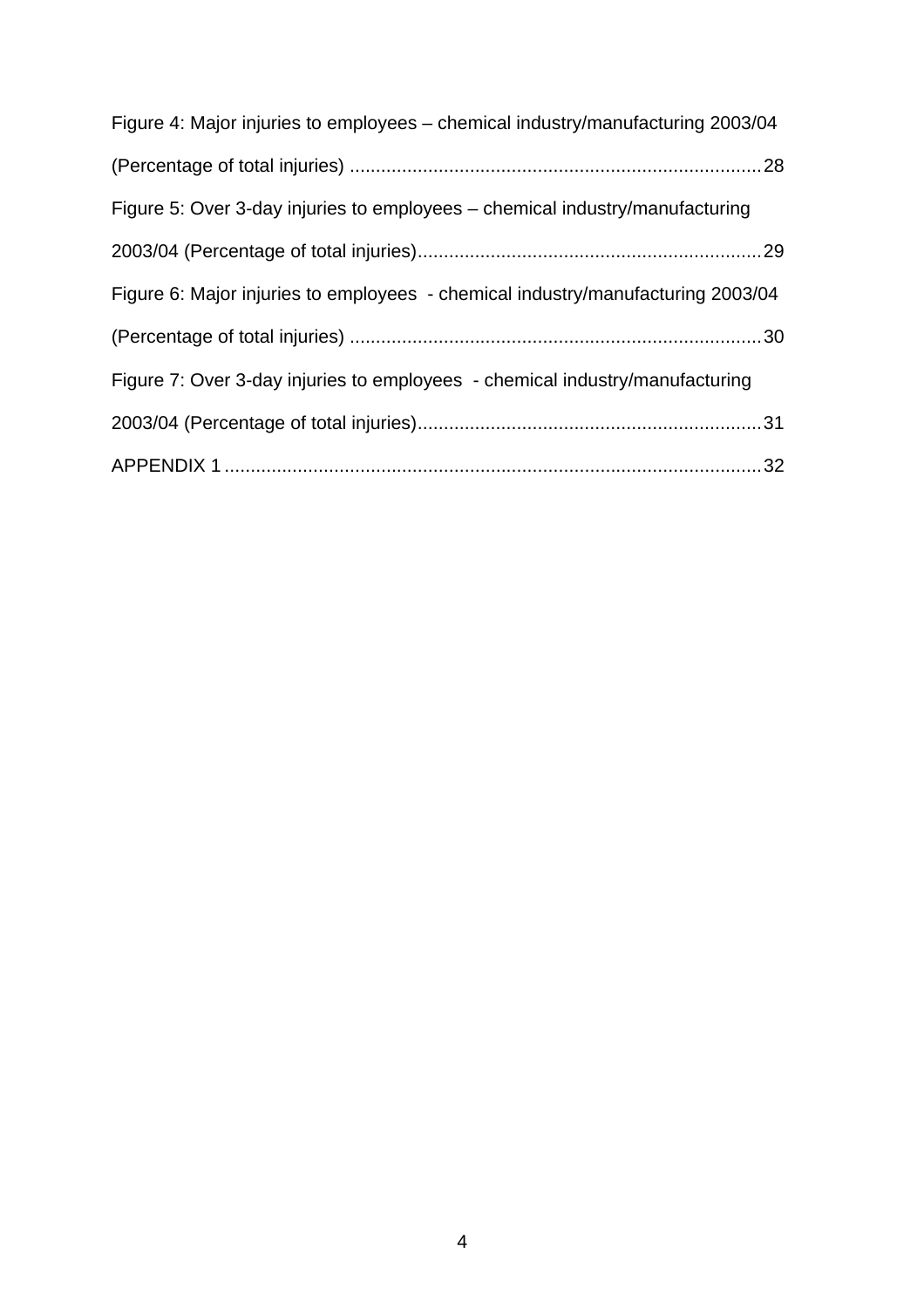#### <span id="page-4-0"></span>**EXECUTIVE SUMMARY**

This profile provides key statistics on safety and enforcement matters for the chemical industry (as defined by Standard Industrial Classification 1992 Groups 241-246). This includes basic industrial chemicals, specialised chemical products for industrial, agricultural and household use, pharmaceutical products, soap and toilet preparations and paints, varnishes and printing ink.

The profile concentrates on details and trends for fatal, major and over 3 day injuries to employees in the chemical industry, and makes comparisons with those found in the manufacturing sector as a whole.

The data in this report covers a seven-year period from 1997/98 to 2003/04. During this period reportable accidents to employees in Chemical Industry have reduced by 26% (2504 to 1864). Major injuries over the same period have reduced by 29%. A comparison reveals major injuries that occurred in 2003/04 have decreased by 11% from the previous year (2002/03).

Over the seven-year period there has also been a significant reduction in the number of reportable major injuries involving 'falls'. These have decreased from 81 to 26 (190.7%) and a comparison with the previous year (2002/03) reveals a 49% reduction.

In the Chemical Industry in 2003/04 the injury incidence rates (per 100,000 employees) remain lower in comparison with the Manufacturing industry, with major and over 3-day injuries running at 15 and 25% lower respectively.

The report for 2004/05 is due for publication in November 2006.

### **INTRODUCTION**

- 1. Injury and Dangerous Occurrence (DO) figures for the years 1997/98 to 2003/04 are based on injuries and incidents reported under the Reporting of Injuries, Diseases and Dangerous Occurrences Regulations 1995 (RIDDOR `95). These Regulations came into force on 1 April 1996. Definitions of a major and over 3-day injury reported under RIDDOR `95 are provided at Appendices 1 and 2.
- 2. As the number of injuries to self-employed people and members of the public in the chemical industry is relatively low, the profile does not provide any great detail of these injuries, other than the summary data given in Table 1.
- 3. HSE has recognised that there is widespread under-reporting of non-fatal injuries. This was confirmed in the Labour Force Survey (LFS) of 1990, and has been monitored via annual questions in the LFS from 1993/1994. The latest available figures show that in the manufacturing sector overall,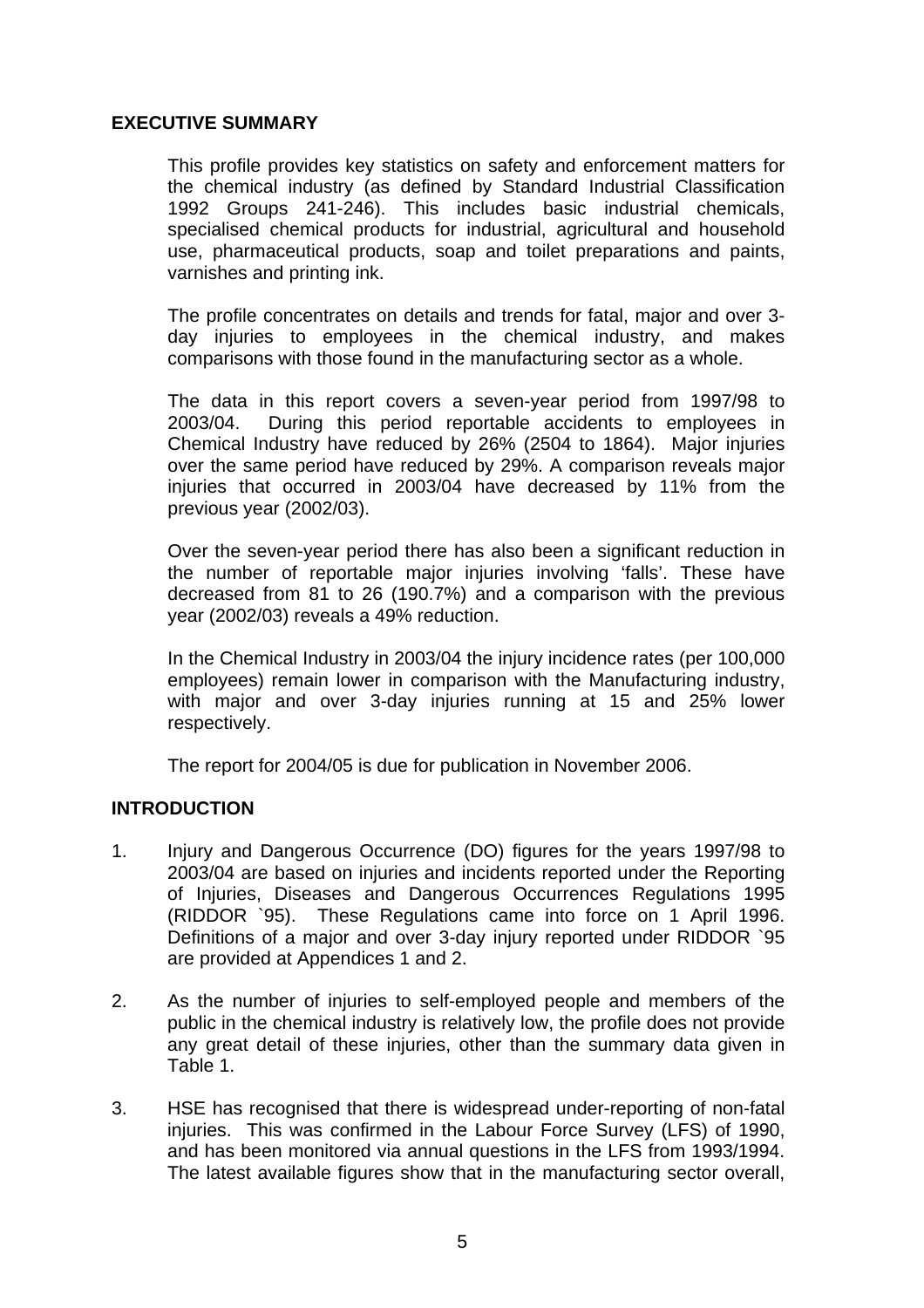<span id="page-5-0"></span>the reporting of non-fatal injuries has risen from 46% in 1990, to approximately 60% (based on the LFS for 2002/03, 2003/04 and 2004/05).

- 4. Although the 1990 LFS revealed considerable under-reporting under RIDDOR, the data did reflect the distribution by type of injury, confirming that in most cases the latter provides a representative reflection of the sort of injuries which are actually occurring in the workplace.
- 5. In 2003/04, figures showed there were 1864 injuries to employees reported to all enforcing authorities for the chemical industry (352 major injuries and 1512 over 3-day injuries), representing 5% of all injuries involving employees occurring in the manufacturing sector. The all reported injury rate for the chemical industry was 858.4 per 100,000 employees, lower than the rate of 1113.4 for all manufacturing industries, reflecting the lower over 3-day injury incidence rate in the chemical industry. The all reported injury rate in the chemical industry has marginally increased (858.4 in 2003/04 compared to 861.8 in 2002/03 see Table 2).Please note that in order to provide a comparison with 'Manufacturing' overall, Table 2 is based on a 2 digit SIC code, which will include the production of man-made fibres in the 'Chemicals' figures. Table 3a is sector-specific, and is based on a selection of 3 digit SIC codes, which do not include the production of man-made fibres.
- 6. Information on enforcement action is also included in this profile.

#### **EMPLOYMENT IN THE INDUSTRY**

7. In 2004/05, the chemical sector consisted of 12% of the employment total for the manufacturing sector as a whole. It had a workforce of 138 566 men, of whom 1% were part time, and 63 543 women, of whom 16% were part time. The part time employee percentages for manufacturing as a whole were 3% for men and 22% for women. These figures are based on averaged estimates derived from the Office for National Statistics Short Term Employment Survey.

### **FATAL INJURIES (TABLES 1 AND 2 AND FIGURE 1)**

- 8. There were no fatal injuries in the chemical industry in 2003/04. Between 1997/98 and 2003/04, there have been an average of 2.1 fatal injuries per year. Over the seven-year period 1997/98 to 2003/04, the individual annual totals are too small to allow further analysis, but based on a threeyear rolling average, the average fatal injuries per year vary from 2 to 3.
- 9. Between 1997/98 and 2003/04, the fatal injury rate in the chemical industry has fluctuated between 0 and 2.17 per 100 000 employees. During this period, the fatal injury rate in the manufacturing sector as a whole has fluctuated between 0.8 and 1.6 per 100 000 employees. Based on the three-year rolling average, the average injury rate per year is approximately 1 for the chemical sector, compared with 1.1 to 1.3 for the manufacturing sector.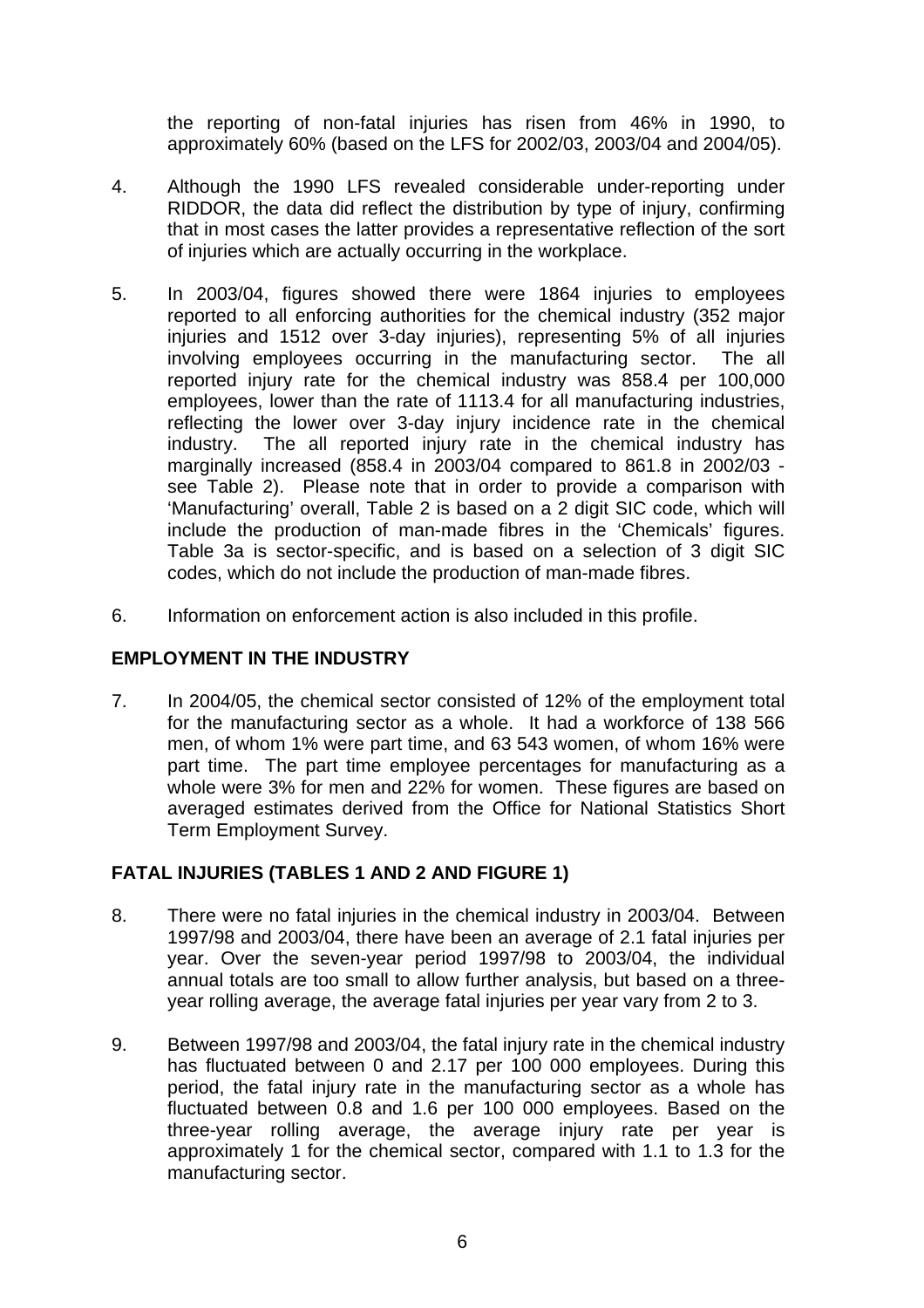#### <span id="page-6-0"></span>**MAJOR INJURIES (TABLES 1 AND 2 AND FIGURE 2)**

- 10. There were 352 major injuries in the chemical industry in 2003/04. This figure is a reduction of 43 from the previous year 2002/03. However, over the seven-year period, 1997/98 to 2003/04, the three-year rolling average for the number of major injuries per year reduced steadily from 442.0 to 380.3.
- 11. In 2003/04, the major injury rate for the chemical industry was 164.2 per 100 000 employees, compared to the manufacturing sector which was 194.1 per 100 000 employees. Based on a three-year rolling average, the average injury rate per year over the seven-year period for the chemical sector for major injuries has varied between 180.5, and 169.7, compared with 207.2, to 189.4 for the manufacturing sector. From 1997/98 to 2003/04, the chemical sector figure was consistently below the manufacturing figure as a whole.

#### **OVER 3-DAY INJURIES (TABLES 1 AND 2 AND FIGURE 3)**

- 12. The total number of over 3-day injuries in the chemical industry decreased by 11.1% from 1700 in 2001/02 to 1512 in 2003/04, and represents a 24.6% reduction since 1997/98. The three-year rolling average for this period smoothes this trend, with the average number of over 3-day injuries per year dropping from 1880.7 to 1593.3.
- 13. In 2003/04, the over 3-day injury rate in the chemical sector was 24.4% lower than in the manufacturing sector (694.2 compared to 918.5). Based on the three-year rolling average, the average injury rate per year over the seven-year period for the chemical sector for over 3-day injuries varied from 765.8 to 707.0 compared with 1001.2 to 929.7 for the manufacturing sector. From 1997/98 to 2003/04, the chemical sector figure was consistently below the manufacturing figure as a whole.

#### **INDUSTRIAL ACTIVITIES WITHIN THE CHEMICAL INDUSTRY (TABLES 3 AND 3a)**

- 14. Table 3 shows injuries from 1997/98 by SIC 92 group. Table 3a shows injury rates by SIC group for 2003/04 only.
- 15. In 2003/04 there were no work-related deaths in the chemical industry. The groups with the highest percentage of non-fatal injuries (major and over 3-day) in 2003/04 were: the manufacture of basic chemicals (27.3%); the manufacture of other chemical products (23%); and the manufacture of pharmaceuticals, medicinal chemicals and botanical products (21.7%). Major injuries and over 3-day injuries decreased in 2003/04 from the previous year.
- 16. The more detailed breakdowns provided in most of the subsequent tables and figures are based on those injuries reported to HSE's Field Operations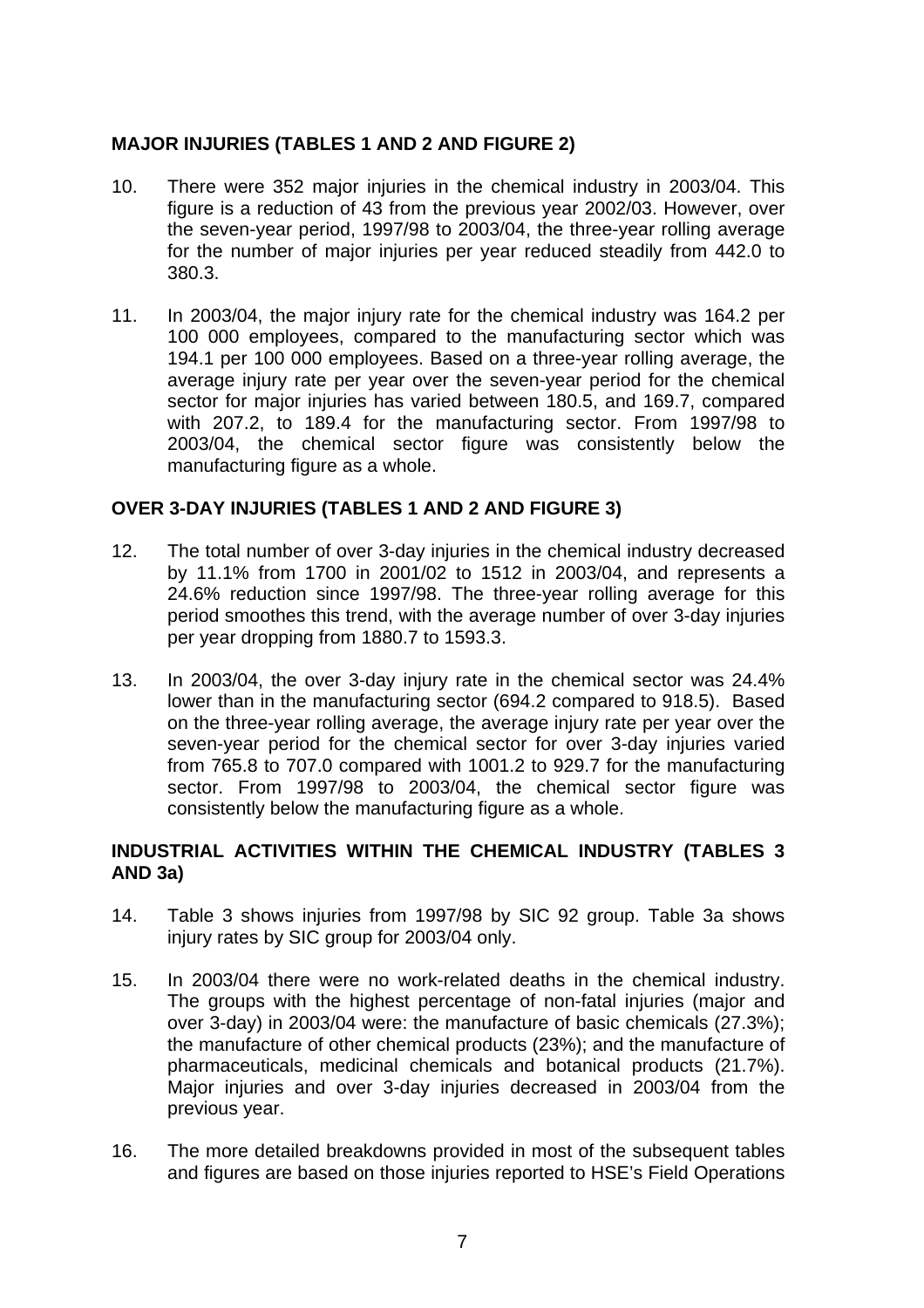<span id="page-7-0"></span>Directorate; Hazardous Installations Directorate, Chemical Industries and Specialist Industries Divisions (formerly Land Division); Nuclear Safety Division (for conventional safety) and local authorities.

#### **KIND OF ACCIDENT (TABLE 4 AND FIGURES 4 AND 5)**

- 17. The analysis of major injures in the chemical sector shows that the most common cause in 2003/04 was a slip, trip or fall on the same level (34.4%).
- 18. Over the seven-year period 1997/98 2003/04, the number of major injuries caused by falls from height decreased by 67.9% (81 to 26). There was also a notable reduction in handling accidents (down from 50 to 33  $(34%)$ ).
- 19. A comparison with major injuries in the manufacturing sector as a whole shows that slips, trips or falls on the same level accounted for 34% in the chemical industry and 28% in manufacturing overall. Major injuries caused by exposure to a harmful substance were more than four times as common in the chemical industry (18%) than in manufacturing generally (4%). The percentage distribution of the most common kinds of major injury to employees in the chemical industry, in comparison with those in the manufacturing sector as a whole in 2003/04, are shown in Figure 4.
- 20. Between 1997/98 and 2003/04 the analysis of over 3 day injuries shows that injuries whilst handling, lifting or carrying decreased by 12%. However it still remained the most common cause of over 3 day injuries in 2003/04 (41.5%).
- 21. Over the seven-year period 1997/98 2003/04, the number of over 3-day injuries caused by being struck by moving or falling objects decreased by 43.8%; the number of exposures to a harmful substance also fell over this period (39.2%). Slips, trips or falls on the same level decreased by 8% from the previous year. There was a major reduction in the number of over 3-day injuries caused by falls from a height, with 190.7% more people injured in 1997/98 than in 2003/04.
- 22. A comparison with over 3-day injuries in the manufacturing sector as a whole shows that handling accidents were by far the most common, and were the cause of nearly a third of all reported. However, injuries caused by exposure to a harmful substance were three times more common in the chemical industry (10%) than in manufacturing generally (3%), whereas those caused by machinery accidents (4% compared with 8%) and being struck by a moving/falling object (8% compared with 14%) were proportionately less common in the chemical industry. The distribution of over 3-day injuries for the chemical industry (shown in Figure 5) is more similar to manufacturing as a whole than the distribution of major injuries.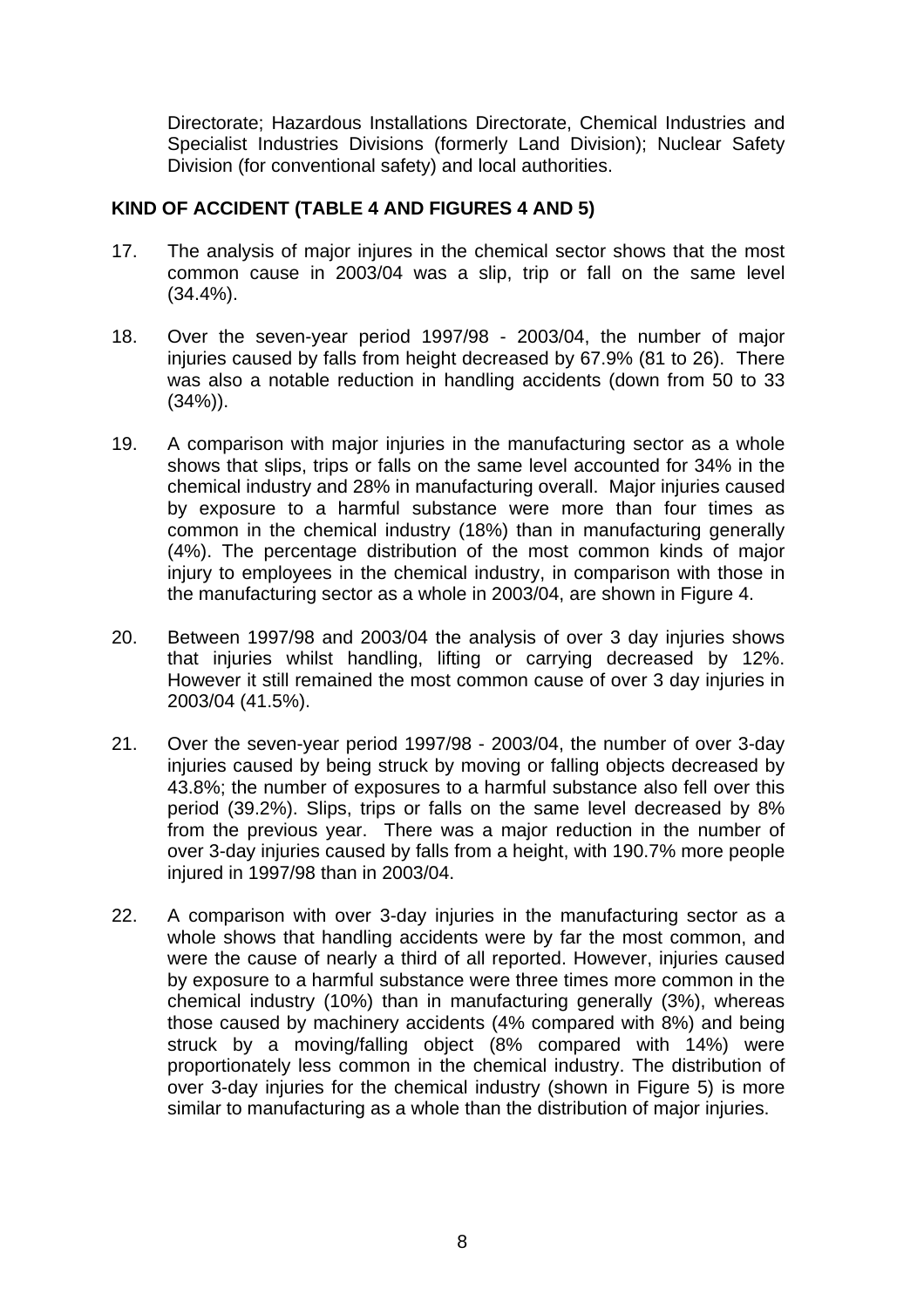### <span id="page-8-0"></span>**NATURE AND SITE OF INJURY (TABLES 5 AND 6 AND FIGURES 6 AND 7)**

- 23. The analysis of major injuries in the chemical sector shows that the most common were fractures to the wrist (45), upper limb (40), foot (34), ankle (26), trunk (16), hand (15) and lower limb (13). There were 8 amputations of fingers, 9 dislocated upper limbs and a total of 20 lacerations. There were a total of 58 burns (37 of which were burns to the eve). Major injuries occurring in the chemical industry in 2003/04 are broken down by nature and site of injury in Table 5.
- 24. A comparison with major injuries in the manufacturing sector as a whole shows that the proportion of burns in the chemical industry (16%) was four times more than that for manufacturing generally (4%), whilst amputated fingers represented 6% of major injuries in the manufacturing sector compared to 2% in the chemical industry. Lacerations were also less common in the chemical industry (6%) compared to manufacturing overall (10%). A percentage breakdown of major injuries by specific common nature and site combinations, together with comparisons for manufacturing as a whole is shown in Figure 6.
- 25. The analysis of over 3-day injuries in the chemical sector shows that the most common were sprains and strains to the back (390), ankle (74), upper limb (70). Injuries to lower limbs also ranked highly. There were 256 contusions, 117 lacerations, and 72 fractures (of which 53 involved fractures of the fingers). Over 3-day injuries occurring in the chemical industry in 2003/04 are broken down by nature and site of injury in Table 6.
- 26. A comparison with over 3-day injuries in the manufacturing sector as a whole shows that the proportion involving burns was higher in the chemical industry (7%) compared with manufacturing generally (3%), whilst lacerations were less common (8% compared with 14%). Sprains and strains were the most common type of over 3 day injury in the chemical industry, accounting for 48% of the reports received, proportionately higher than in manufacturing generally (41%). A percentage breakdown of major injuries by specific common nature and site combinations, together with comparisons for manufacturing as a whole is shown in Figure 7.

### **PROCESS ENVIRONMENTS (TABLE 7)**

- 27. Table 7 sets out the actual activity causing injury at the time of the accident. Care must be taken in the interpretation of these figures as those activities and processes with the greatest number of attributed injuries may also have the highest levels of employment.
- 28. Of all reported injuries in 2003/04, product manufacture accounted for 35% and walking/running 12.8%. Of the specific chemical processes, filling and discharging was the most common cause of injury, accounting for 89 (4.8%) of all reported injuries. Other chemicals caused 4.3% of all reported injuries, transfer of chemicals 3.2% and mixing of chemicals 2.2%.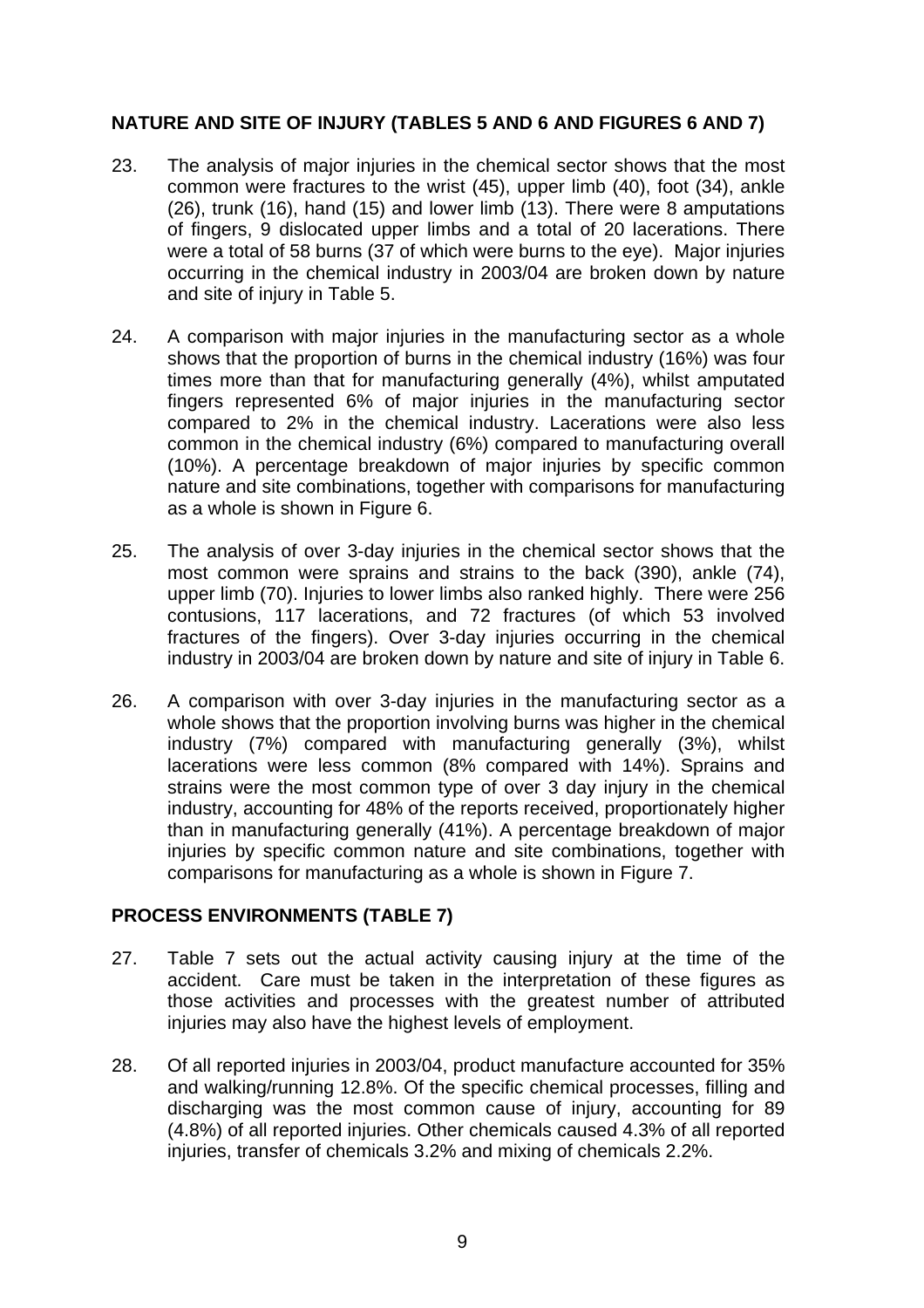#### <span id="page-9-0"></span>**AGE AND SEX OF INJURED PEOPLE (TABLES 8A AND 8B)**

- 29. There were no fatal injuries in the chemical industry in 2003/04.
- 30. There were 352 major injuries in the chemical industry in 2003/04. 290 were to male employees and 62 to female employees.
- 31. There were 1864 injuries in the chemical industry in 2003/04, of which, 1511 occurred to male employees and 353 to female employees.
- 32. In addition to the breakdown by sex of injured person, Tables 8(a) and (b) also provide figures by severity of injury for various age bands in the chemical industry. The most common age group of male employees who suffered an injury was 35 - 39, with 45 - 49 the most common amongst female employees.

#### **INVESTIGATED INJURIES (TABLE 9)**

33. Within the chemical industry in 2003/04, all major injuries in the categories of contact with electricity and exposure to an explosion were investigated. 37.9% of major injuries and 30.6% of over 3 day injuries caused by exposure to, or contact with a harmful substance were investigated.

#### **DANGEROUS OCCURRENCES (TABLE 10A AND 10B)**

- 34. Dangerous occurrences are certain kinds of incident, defined within RIDDOR, with a high potential to cause injury, and which are reportable whether or not that potential is realised. RIDDOR '95 updated the list of reportable dangerous occurrences. It includes general provisions as well as additional occurrences.
- 35. In 2003/04, the most common type of dangerous occurrence within the chemical industry involved "the accidental release or escape of any substance in a quantity sufficient to cause the death, major injury or any other damage to the health of any person" (RIDDOR 95 – Ref Code 21). This type of dangerous occurrence accounted for 24.3% of all reported dangerous occurrences within the chemical industry.
- 36. The "failure, collapse or overturning of lifting machinery, excavator, pile driving frame or mobile powered access platform" (RIDDOR 95 – Ref Code 01) was the second most common type of dangerous occurrence and accounted for a 18.6% of all dangerous occurrences in the chemical industry. The "sudden, uncontrolled release of flammable substances" (RIDDOR 95 – Ref Code 20) accounted for a further 15.5% of all dangerous occurrences in the chemical industry and was the third most common type.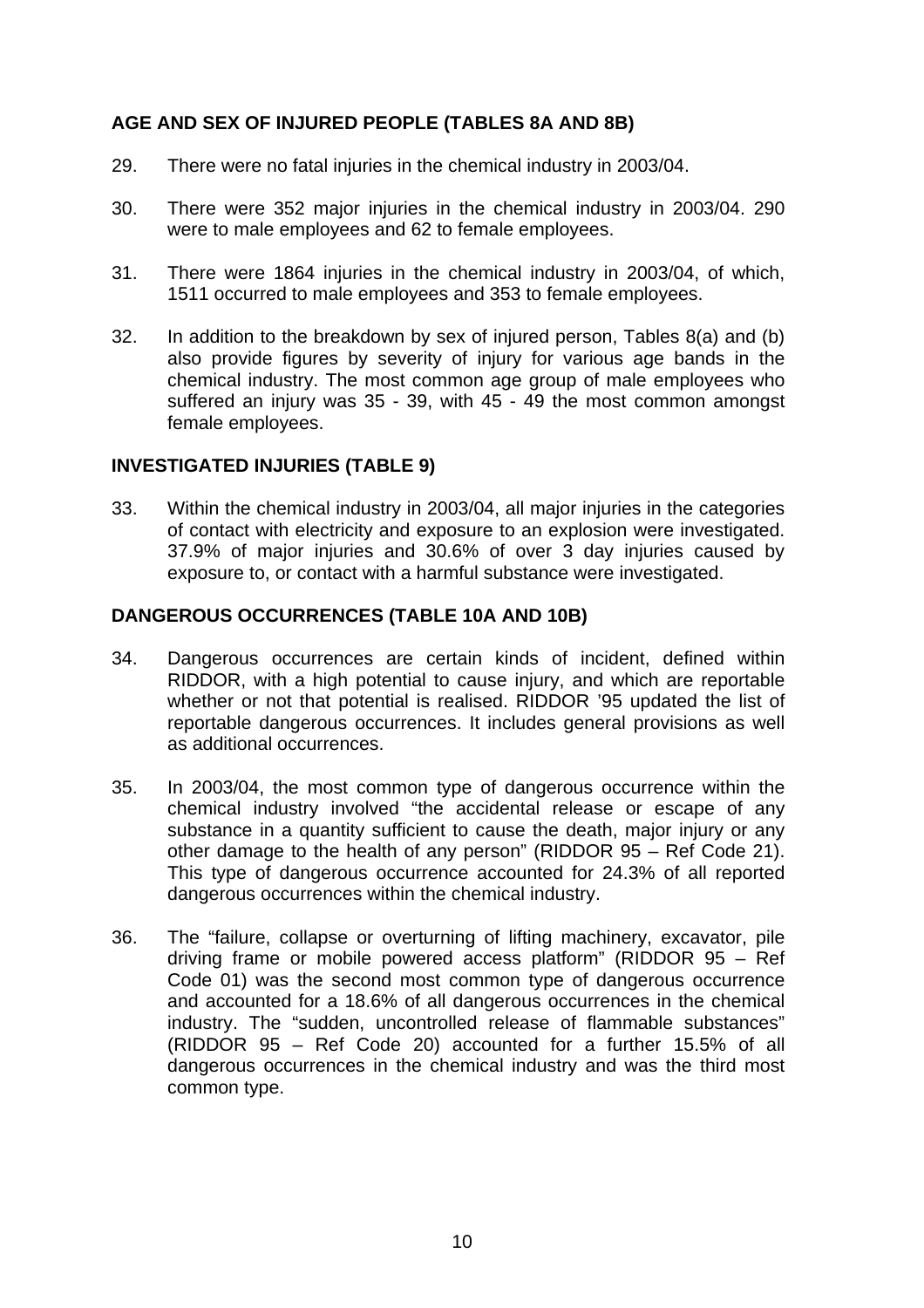#### <span id="page-10-0"></span>**ENFORCEMENT (TABLES 11 AND 12)**

- 37. In the chemical industry the number of enforcement notices (requirements) issued by HSE was 239 in 2003/04, compared to 255 in 2002/03. Notices in 2003/04 consisted of 172 improvement, 1 deferred prohibition, 62 immediate prohibition, 3 COMAH prohibition and 1 ELCI (Employer's Liability Compulsory Insurance). There was a 6.3% decrease in the number of notices issued in the chemical industry in 2003/04, this figure will be partially driven by the inspection initiatives chosen for the year, and may not follow a trend. In the manufacturing sector the number of enforcement notices issued decreased by 26.8% from 5350 in 2002/03 to 3918 in 2003/04.
- 38. In 2003/04, the number of informations laid (prosecutions under individual breaches of legislation) for offences occurring in the chemical industry decreased to 23 compared with the 2002/03 figure of 42. Over the same period in the manufacturing sector, there was a decrease in the numbers of informations laid from 619 in 2002/03 to 578 in 2003/04*.*
- 39. In 2003/04, all 23 informations laid for offences occurring in the chemical industry resulted in a conviction. The average fine imposed for these convictions was £7326, a small decrease compared to the previous year (£7381).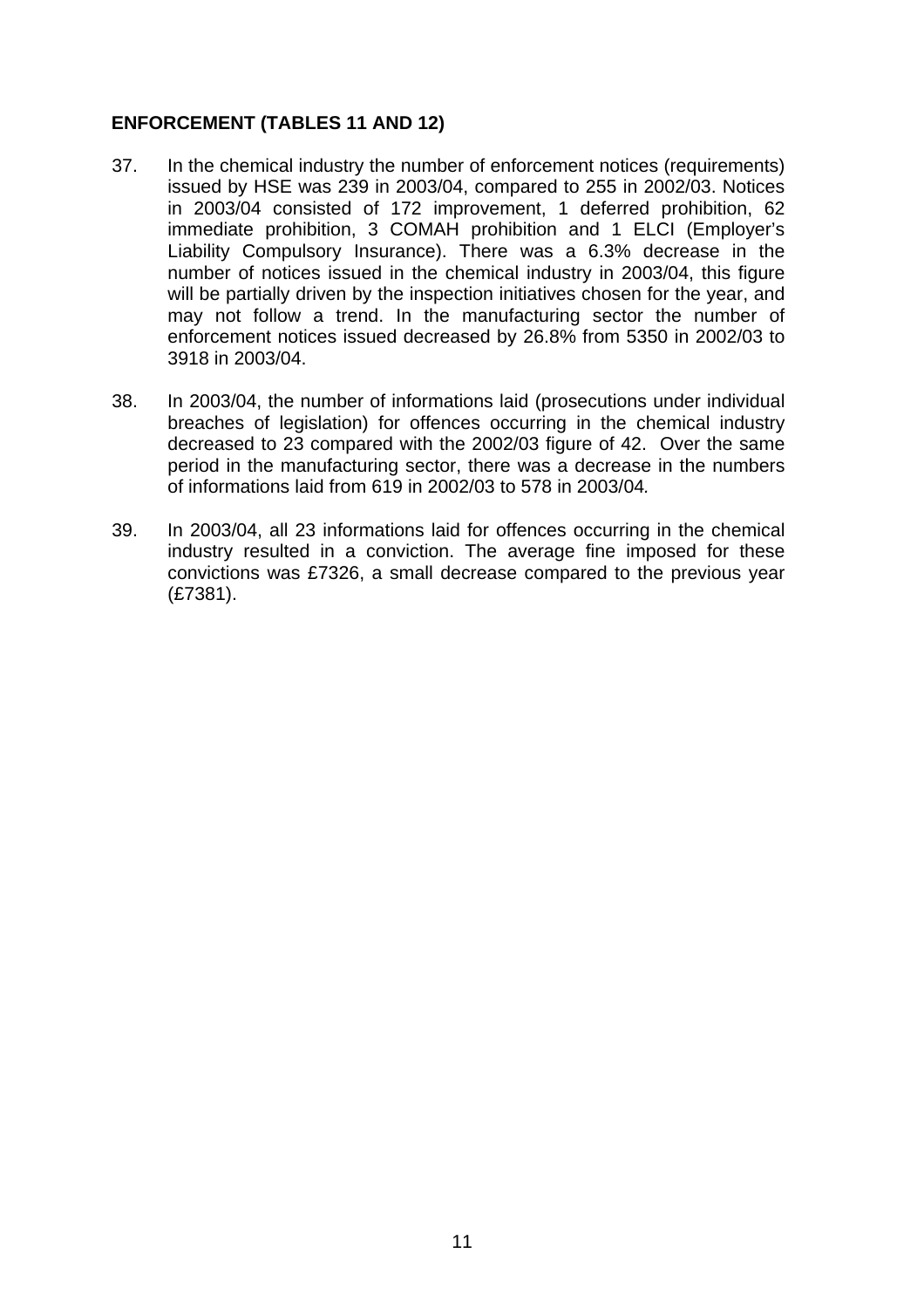## **TABLE 1: INJURIES WITHIN THE CHEMICAL INDUSTRY (b) REPORTED TO ALL ENFORCING AUTHORITIES, 1997/98 – 2003/04**

|                     |       |              | <b>EMPLOYEES</b> |       |                          |              | <b>SELF-EMPLOYED</b> |       |       | <b>MEMBERS OF PUBLIC</b> |              | <b>TRAINEE</b> |              |  |  |  |  |
|---------------------|-------|--------------|------------------|-------|--------------------------|--------------|----------------------|-------|-------|--------------------------|--------------|----------------|--------------|--|--|--|--|
| Year <sup>(a)</sup> | Fatal | <b>Major</b> | Over 3-Day       | Total | Fatal                    | <b>Major</b> | Over 3-Day           | Total | Fatal | Major <sup>(b)</sup>     | <b>Major</b> | Over 3-Day     | <b>Total</b> |  |  |  |  |
| 1997/98             |       | 496          | 2006             | 2504  | $\overline{\phantom{a}}$ |              |                      | 10    |       |                          |              |                |              |  |  |  |  |
| 1998/99             |       | 414          | 1749             | 2167  | $\overline{\phantom{a}}$ |              |                      | h     |       |                          |              |                |              |  |  |  |  |
| 1999/00             |       | 416          | 1887             | 2305  | $\overline{\phantom{a}}$ |              |                      | 8     |       |                          |              |                |              |  |  |  |  |
| 2000/01             |       | 389          | 1819             | 2208  | $\overline{\phantom{a}}$ |              |                      | 8     |       |                          |              |                |              |  |  |  |  |
| 2001/02             |       | 395          | 1697             | 2097  | $\overline{\phantom{a}}$ | 6            |                      | 8     |       |                          |              |                |              |  |  |  |  |
| 2002/03             |       | 395          | 1567             | 1964  | $\overline{\phantom{a}}$ | 10           |                      | 12    |       |                          |              |                |              |  |  |  |  |
| 2003/04             |       | 351          | 1510             | 1861  | $\overline{\phantom{a}}$ | 6            |                      | 6     |       |                          |              |                |              |  |  |  |  |

(a) Years commencing 1 April.

(b) The injury figures do not include those occurring in the manufacture of man-made fibres.

<span id="page-11-0"></span>(c) As defined by SIC92 1997/98 – 2003/04.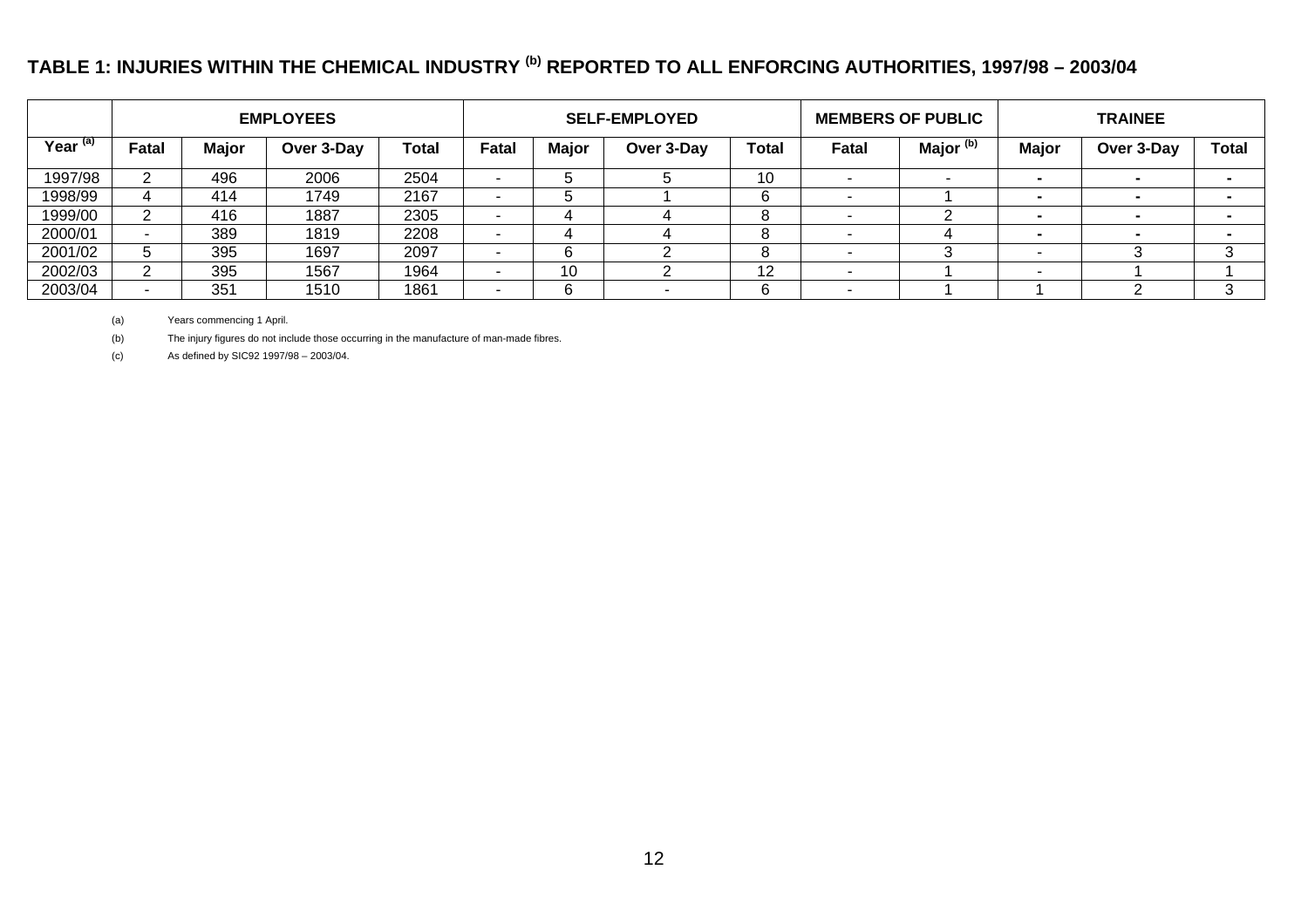#### **TABLE 2: EMPLOYEE INJURY RATES (a) WITHIN THE CHEMICAL (b) AND MANUFACTURING INDUSTRIES (d), AS REPORTED TO ALL ENFORCING AUTHORITIES, 1997/98 – 2003/04**

|                     |                  | <b>FATAL</b>         |                  | <b>MAJOR</b>  |                  | <b>OVER 3-DAY</b>    | <b>TOTAL</b>     |                      |  |  |
|---------------------|------------------|----------------------|------------------|---------------|------------------|----------------------|------------------|----------------------|--|--|
| Year <sup>(c)</sup> | <b>Chemicals</b> | <b>Manufacturing</b> | <b>Chemicals</b> | Manufacturing | <b>Chemicals</b> | <b>Manufacturing</b> | <b>Chemicals</b> | <b>Manufacturing</b> |  |  |
| 1997/98             | 0.8              | l .3                 | 205.8            | 216.1         | 822.0            | 1026.1               | 1028.6           | 1243.5               |  |  |
| 1998/99             | 1.6              | 1.6                  | 163.5            | 201.5         | 695.1            | 969.8                | 860.2            | 1172.8               |  |  |
| 1999/00             | 0.8              | 1.0                  | 172.3            | 204.0         | 780.4            | 1007.7               | 953.6            | 1212.7               |  |  |
| 2000/01             | 0.0              | .21                  | 166.39           | 190.91        | 777.35           | 984.27               | 943.74           | 1176.39              |  |  |
| 2001/02             | 2.17             | l.18                 | 171.73           | 187.37        | 739.13           | 935.72               | 913.03           | 1124.27              |  |  |
| 2002/03             | 0.9              | . 4.                 | 173.2            | 186.7         | 687.7            | 934.8                | 861.8            | 1122.9               |  |  |
| 2003/04             |                  | 0.8                  | 164.2            | 194.1         | 694.2            | 918.5                | 858.4            | 1113.4               |  |  |

(a) Incidence rates per 100,000 employees.

(b) Rates for chemical industry include manufacture of man-made fibres.

(c) Years commencing 1 April.

<span id="page-12-0"></span>(d) As defined by SIC92 for 1997/98 – 2003/04.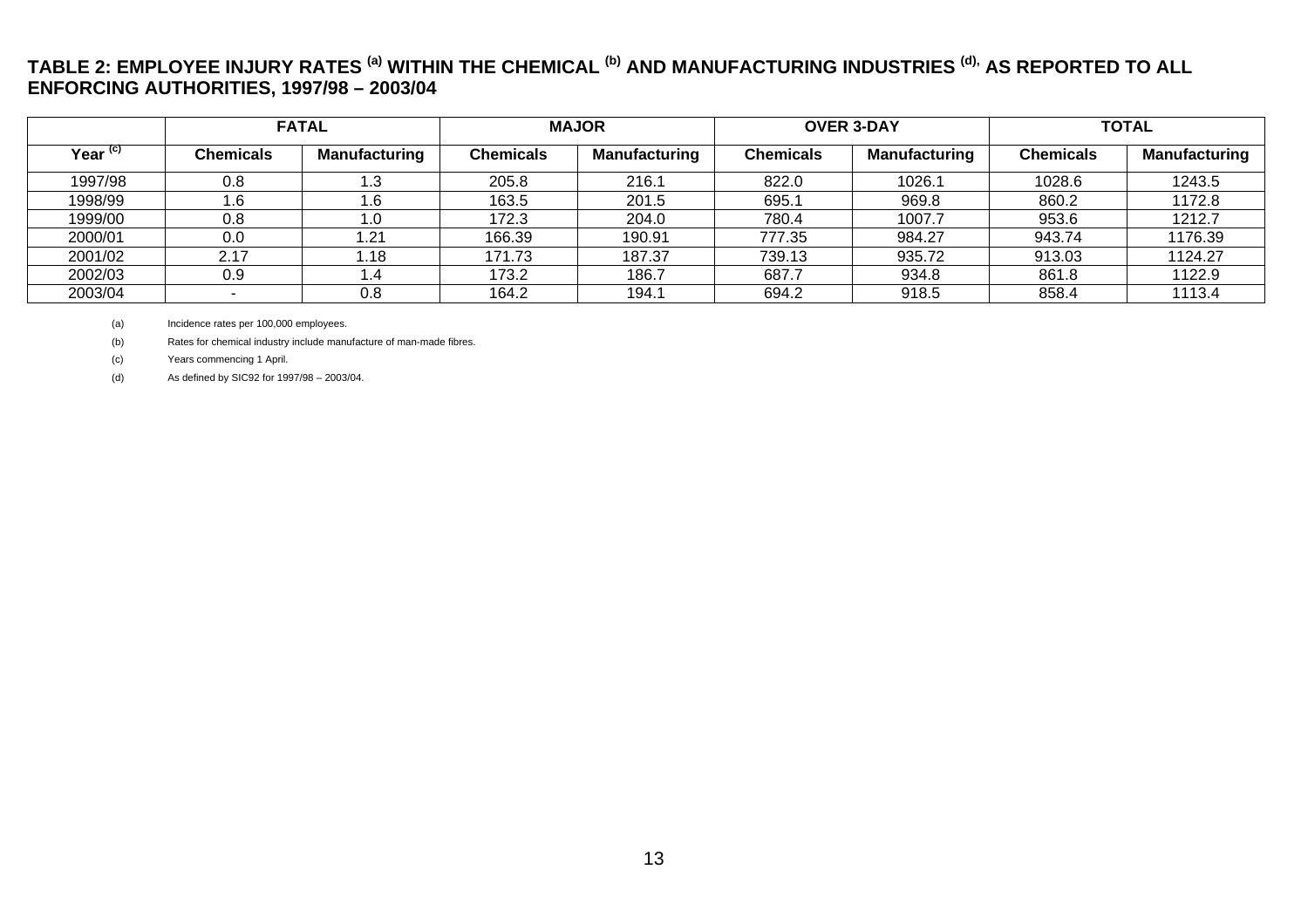### **TABLE 3: INJURIES TO EMPLOYEES WITHIN THE CHEMICAL INDUSTRY AS REPORTED TO ALL ENFORCING AUTHORITIES, 1997/98 – 2003/04**

<span id="page-13-0"></span>

|                                                                                                                                                         |              |       |                          | <b>FATAL</b> |              |                          |                          |       |       |       | <b>MAJOR</b> |       |       |       |       |       |           | <b>OVER 3 DAY</b> |       |                |       |       |                           |       | <b>TOTAL</b> |                |       |       |
|---------------------------------------------------------------------------------------------------------------------------------------------------------|--------------|-------|--------------------------|--------------|--------------|--------------------------|--------------------------|-------|-------|-------|--------------|-------|-------|-------|-------|-------|-----------|-------------------|-------|----------------|-------|-------|---------------------------|-------|--------------|----------------|-------|-------|
| <b>Standard Industrial</b><br><b>Classification</b><br>(1992) - Group                                                                                   | 86/26        | 88/99 | 99/00                    | 00/01        | 01/02        | 02/03                    | 03/04                    | 86/26 | 88/99 | 99/00 | 00/01        | 01/02 | 02/03 | 03/04 | 97/98 | 98/99 | 99/00     | 00/01             | 01/02 | 02/03          | 03/04 | 97/98 | 98/99                     | 99/00 | 00/01        | 01/02          | 02/03 | 03/04 |
| 241 Manufacture of<br>Ibasic chemicals                                                                                                                  |              | 3     | $\overline{2}$           |              | $\mathbf{1}$ |                          |                          | 160   | 142   | 140   | 109          | 130   | 130   | 105   | 635   | 529   | 571       | 447               | 385   | 326            | 404   | 795   | 674                       | 713   | 556          | 516            | 456   | 509   |
| 242 Manufacture of<br>pesticides and other<br>agro-chemical<br>products                                                                                 |              |       |                          |              | $\mathbf{1}$ | $\blacksquare$           | $\blacksquare$           | 6     | 3     | 9     | 5            | 10    | 12    | 2     | 11    | 10    | 8         | 19                | 18    | 21             | 18    | 17    | 13                        | 17    | 24           | 29             | 33    | 20    |
| 243 Manufacture of<br>paints, varnishes and<br>similar coatings,<br>printing ink and<br>Imastics                                                        | $\mathbf{1}$ |       | $\overline{\phantom{a}}$ |              | 2            | $\overline{\phantom{a}}$ | $\overline{\phantom{a}}$ | 64    | 57    | 46    | 53           | 33    | 39    | 27    | 247   | 257   | 276       | 231               | 249   | 209            | 180   | 312   | 315                       | 322   | 284          | 284            | 248   | 207   |
| 244 Manufacture of<br>pharmaceuticals,<br>medicinal chemicals<br>and botanical<br>products                                                              |              |       |                          |              | $\mathbf{1}$ |                          |                          | 75    | 58    | 80    | 83           | 67    | 75    | 70    | 426   | 352   | 395       | 411               | 366   | 338            | 335   | 501   | 410                       | 475   | 494          | 434            | 413   | 405   |
| 245 Manufacture of<br>soaps and<br>detergents, cleaning<br>and polishing<br>preparations,<br>perfumes and toilet<br>preparations.<br>246 Manufacture of |              |       | $\sim$                   |              | $\sim$       | $\sim$                   |                          | 105   | 80    | 67    | 63           | 65    | 50    | 52    | 319   | 292   | 286       | 353               | 317   | 270            | 243   | 424   | 372                       | 353   | 416          | 382            | 320   | 295   |
| other chemical<br>products                                                                                                                              | $\mathbf{1}$ |       |                          |              |              | $\overline{2}$           |                          | 86    | 80    | 74    | 76           | 90    | 89    | 96    | 368   | 310   | 351       | 358               | 365   | 404            | 332   | 455   | 390                       | 425   | 434          | 455            | 495   | 428   |
| <b>TOTAL</b>                                                                                                                                            | $2^{\circ}$  | 4     | $\mathbf{2}$             |              | 5            | $\mathbf{2}$             |                          | 496   | 420   | 416   | 389          | 395   | 395   | 352   | 2006  |       | 1750 1887 |                   |       | 1819 1700 1568 |       |       | 1512   2504   2174   2305 |       |              | 2208 2100 1965 |       | 1864  |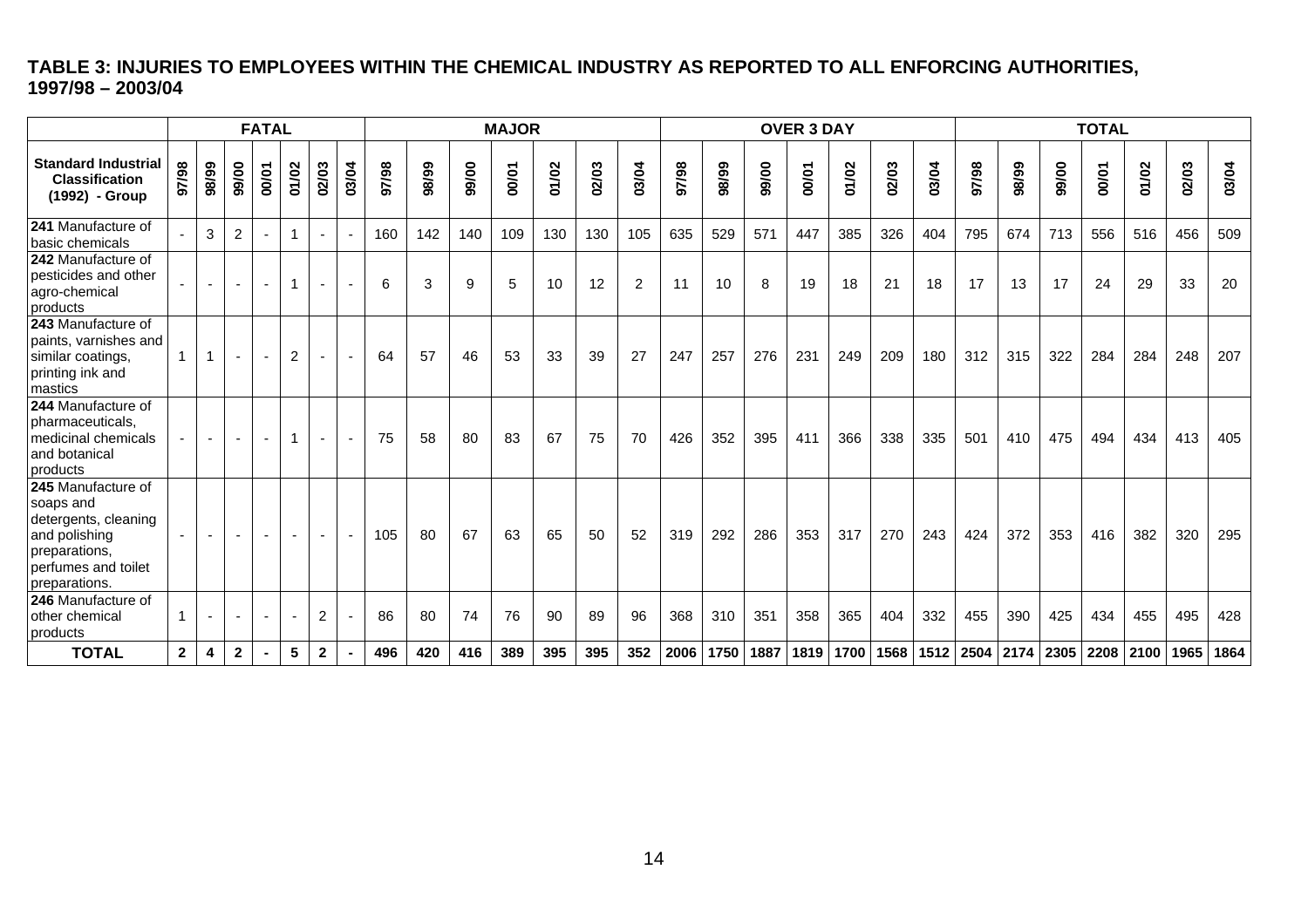#### <span id="page-14-0"></span>**TABLE 3a: EMPLOYEE INJURY RATES (PER 100 000 EMPLOYEES) IN THE CHEMICAL INDUSTRY (a), 2003/04**

| <b>Standard Industrial Classification (1992) - Group</b>                                                           | <b>Fatal and Major</b><br><b>Injury Rate</b> | <b>All Reported Injury</b><br>Rate |
|--------------------------------------------------------------------------------------------------------------------|----------------------------------------------|------------------------------------|
| <b>241 Manufacture of basic chemicals</b>                                                                          | 49.8                                         | 241.2                              |
| 242 Manufacture of pesticides and other agro-chemical<br>products                                                  | 0.9                                          | 9.5                                |
| 243 Manufacture of paints, varnishes and similar<br>coatings, printing ink and mastics                             | 12.8                                         | 98.1                               |
| 244 Manufacture of pharmaceuticals, medicinal<br>chemicals and botanical products                                  | 33.2                                         | 191.9                              |
| 245 Manufacture of soaps and detergents, cleaning and<br>polishing preparations, perfumes and toilet preparations. | 24.6                                         | 139.8                              |
| 246 Manufacture of other chemical products                                                                         | 45.5                                         | 202.8                              |
| Total                                                                                                              | 166.8                                        | 883.4                              |

(a) As reported to all enforcing authorities.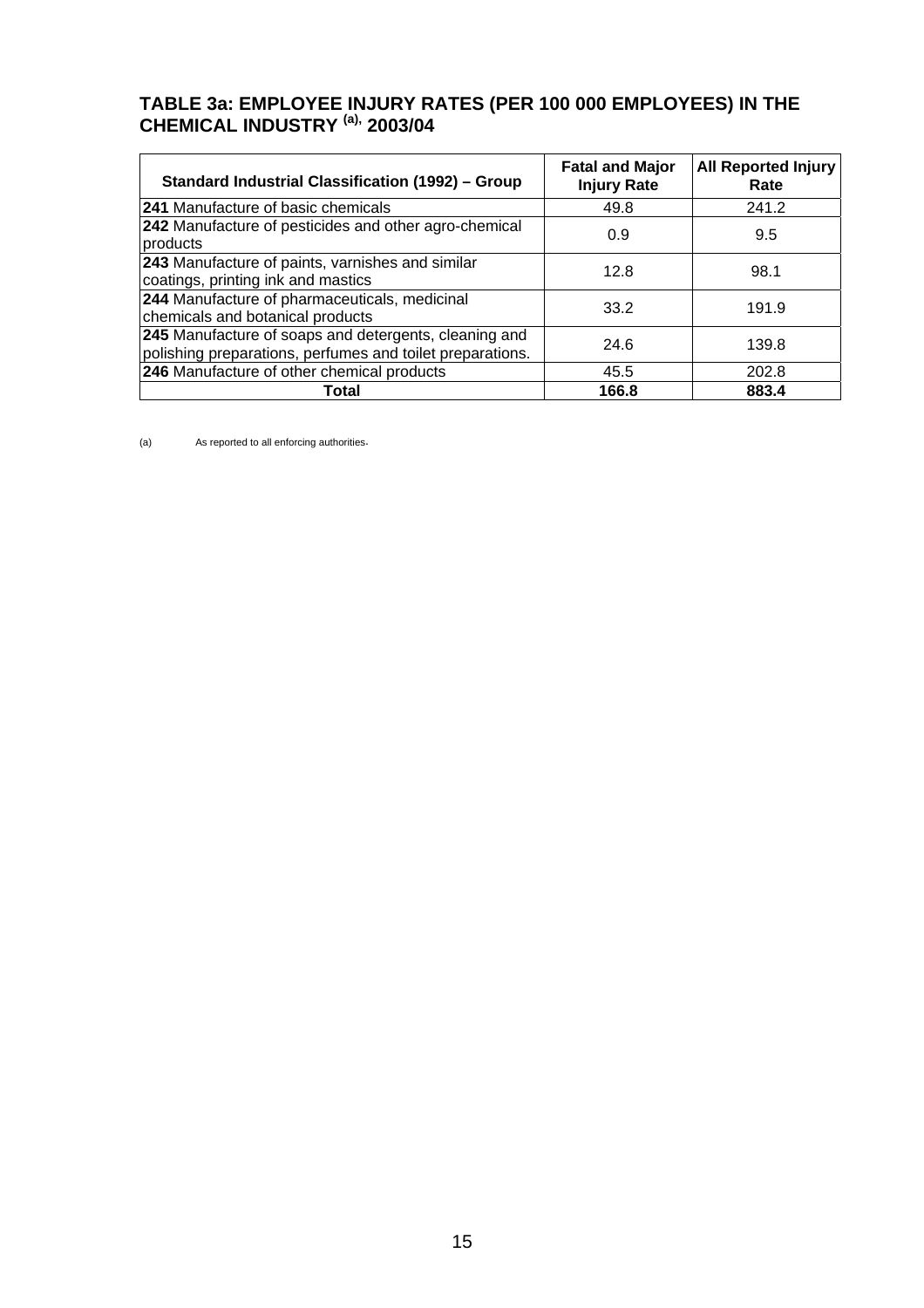### **TABLE 4: INJURIES TO EMPLOYEES IN THE CHEMICAL INDUSTRY AS REPORTED TO ALL ENFORCING AUTHORITIES, 1997/98 – 2003/04**

<span id="page-15-0"></span>

|                                                     |              |                          |                | <b>FATAL</b>             |                          |                |                          |       |        |                 | <b>MAJOR</b>    |                 |                 |                          |                 |                 |                                                             | <b>OVER 3 DAY</b> |                 |                |                 |                 |                 |                  | <b>TOTAL</b>    |                 |                 |                      |
|-----------------------------------------------------|--------------|--------------------------|----------------|--------------------------|--------------------------|----------------|--------------------------|-------|--------|-----------------|-----------------|-----------------|-----------------|--------------------------|-----------------|-----------------|-------------------------------------------------------------|-------------------|-----------------|----------------|-----------------|-----------------|-----------------|------------------|-----------------|-----------------|-----------------|----------------------|
| <b>KIND OF ACCIDENT</b>                             | 97/98        | 98/99                    | 99/00          | 00/01                    | 01/02                    | 02/03          | 03/04                    | 86/16 | 98/99  | 99/00           | 00/01           | 01/02           | 02/03           | 03/04                    | 86/26           | 98/99           | 99/00                                                       | 00/01             | 01/02           | 02/03          | 03/04           | 97/98           | 98/99           | 99/00            | 00/01           | 01/02           | 02/03           | $\frac{2}{\sqrt{6}}$ |
| Contact with moving<br>machinery                    |              |                          |                | $\blacksquare$           | $\blacksquare$           | -1             | ٠                        | 40    | 30     | 38              | 27              | 20              | 27              | 27                       | 104             | 105             | 88                                                          | 82                | 76              | 69             | 66              | 144             | 135             | 126              | 109             | 96              | 97              | 93                   |
| Struck by moving inc<br>flying/falling object       |              |                          |                | $\overline{\phantom{a}}$ |                          |                | ÷.                       | 59    | 54     | 48              | 41              | 43              | 25              | 44                       | 210             | 190             | 211                                                         | 188               | 150             | 146            | 118             | 269             | 244             | 259              | 229             | 193             | 171             | 162                  |
| Struck by moving vehicle                            |              |                          |                |                          | $\overline{\phantom{a}}$ |                |                          | 9     | 9      | $\overline{16}$ | 11              | 15              | 22              | $\overline{7}$           | 40              | 43              | $\overline{53}$                                             | 48                | 48              | 41             | 31              | 49              | 52              | 69               | 59              | 64              | 63              | $\overline{38}$      |
| Strike against something<br>fixed or stationary     |              |                          |                |                          |                          |                | $\blacksquare$           | 29    | 36     | 28              | 23              | 21              | 15              | 12                       | 109             | 129             | 111                                                         | 93                | 85              | 78             | 87              | 138             | 165             | 139              | 116             | 106             | 93              | 99                   |
| Injured whilst handling,<br>lifting or carrying     |              |                          |                | $\overline{\phantom{a}}$ |                          |                | ÷.                       | 50    | 42     | 26              | 38              | 31              | 49              | 33                       | 714             | 607             | 684                                                         | 672               | 692             | 601            | 628             | 764             | 649             | 710              | 710             | 723             | 650             | 662                  |
| Slip, trip or fall on same<br>level                 |              |                          |                |                          |                          |                |                          | 140   | 97     | 113             | 129             | 123             | 126             | 121                      | 371             | 341             | 357                                                         | 318               | 346             | 374            | 344             | 511             | 438             | 470              | 447             | 469             | 500             | 465                  |
| Fall from a height:                                 |              |                          |                |                          |                          |                |                          |       |        |                 |                 |                 |                 |                          |                 |                 |                                                             |                   |                 |                |                 |                 |                 |                  |                 |                 |                 |                      |
| Up to and inc 2m                                    |              |                          |                | $\sim$                   |                          |                | $\blacksquare$           | 53    | 36     | 43              | 31              | 20              | 37              | 19                       | 94              | 81              | 109                                                         | 118               | 48              | 33             | 27              | 147             | 117             | 152              | 149             | 68              | 70              | 46                   |
| Over 2m                                             |              | $\overline{2}$           |                | $\mathbf{r}$             | ÷                        | $\sim$         | $\blacksquare$           | 21    | 17     | 22              | 16              | $\overline{12}$ | $\overline{7}$  | 3                        | 11              | 5               | 13                                                          | 10                | $\overline{15}$ | 8              | 3               | 32              | 24              | $\overline{36}$  | $\overline{26}$ | 27              | 15              | 6                    |
| Height not stated                                   |              |                          |                | $\overline{a}$           |                          | $\sim$         | $\blacksquare$           |       | 10     | 10              | $\overline{7}$  | 8               | $\overline{7}$  | $\overline{4}$           | 20              | $\overline{12}$ | 15                                                          | $\overline{23}$   | 16              | 21             | $\overline{13}$ | $\overline{27}$ | $\overline{22}$ | $\overline{25}$  | 30              | $\overline{24}$ | 28              | 17                   |
| <b>Total falls</b>                                  |              | $\mathbf{2}$             | 1              | $\blacksquare$           |                          |                | $\blacksquare$           | 81    | 63     | 75              | $\overline{54}$ | 40              | $\overline{51}$ | 26                       | $\frac{1}{125}$ | $\overline{98}$ | $\overline{137}$                                            | 151               | $\overline{79}$ | 62             | $\overline{43}$ | 206             | $\frac{163}{ }$ | $\overline{213}$ | 205             | 119             | $\frac{1}{113}$ | 69                   |
| Trapped by something<br>collapsing/overturning      |              |                          |                | $\overline{\phantom{a}}$ |                          |                |                          | 1     | 3      | 2               |                 | 1               | 1               | $\overline{a}$           | 5               | 2               | 6                                                           | 3                 |                 | $\overline{2}$ |                 | 6               | 5               | 8                | 3               |                 | 3               |                      |
| Drowning or asphyxiation                            |              | $\blacksquare$           |                | $\overline{a}$           |                          |                |                          |       |        | 5               | 2               |                 | 1               | $\sim$                   | 1               | 1               |                                                             | 2                 |                 | $\overline{c}$ |                 |                 | 2               | 5                | 4               |                 | 3               | 1                    |
| Exposure to or contact<br>with harmful substances   |              |                          |                | $\sim$                   |                          |                | $\overline{\phantom{a}}$ | 77    | 68     | 54              | 46              | 72              | 58              | 65                       | 237             | 168             | 163                                                         | 164               | 151             | 143            | 144             | 314             | 236             | 218              | 210             | 223             | 201             | 208                  |
| Exposure to fire                                    |              |                          |                | $\sim$                   | -1                       |                | $\blacksquare$           |       |        |                 | 3               | 3               | $\mathbf 1$     | $\overline{7}$           | 10              | 3               | 5                                                           | 2                 | 5               | 2              | 3               | 12              | 3               | 6                | 5               | 9               | 3               | 10                   |
| Exposure to an explosion                            |              |                          |                |                          |                          | $\overline{ }$ | $\blacksquare$           | 3     |        |                 | $\overline{c}$  | 5               | 4               |                          | 8               | 3               | $\overline{4}$                                              |                   | 5               | $\blacksquare$ | 6               | 12              | 5               | 5                | 3               | 10              | 5               | $\overline{7}$       |
| Contact with electricity or<br>electrical discharge |              |                          |                |                          |                          |                |                          |       | 2      | 3               |                 | 1               | 3               | 2                        |                 | 6               | 5                                                           | 6                 | 8               | 5              | 4               | 8               | 9               | 8                | 6               | 9               | 8               | 6                    |
| Injured by an animal                                |              |                          | $\blacksquare$ | $\overline{\phantom{a}}$ |                          |                | $\sim$                   |       | $\sim$ | $\sim$          |                 |                 | $\sim$          | $\overline{\phantom{a}}$ | 6               | $\blacksquare$  | 2                                                           | 2                 | $\sim$          | -1             |                 | 6               | $\sim$          | 2                | 2               |                 |                 | $\sim$               |
| Injuries caused by assault<br>or violence           |              |                          |                | $\overline{\phantom{0}}$ | $\overline{\phantom{a}}$ |                | $\blacksquare$           |       |        |                 |                 |                 | 2               | $\overline{\phantom{a}}$ |                 |                 | 1                                                           | 4                 |                 | 6              |                 |                 | 1               |                  | 4               |                 | 8               |                      |
| Other kind of accident                              |              | $\overline{\phantom{a}}$ | $\sim$         | $\overline{a}$           | 3                        | $\blacksquare$ | $\sim$                   | 5     | 5      | 6               | 11              | 16              | 9               | $\overline{7}$           | 51              | 45              | 55                                                          | $\overline{73}$   | 41              | 32             | $\overline{32}$ | 56              | 50              | 61               | 84              | 60              | 41              | 39                   |
| Injuries not classified by<br>kind                  |              |                          |                | $\overline{\phantom{a}}$ |                          |                | $\overline{\phantom{a}}$ |       | 2      |                 | 2               | 3               | 1               | $\overline{a}$           | 7               | 8               | 5                                                           | 10                | 13              | 4              | 5               | $\overline{7}$  | 10              | 5                | 12              | 16              | 5               | 5                    |
| <b>TOTAL</b>                                        | $\mathbf{2}$ | $\overline{\mathbf{4}}$  | $\mathbf{2}$   |                          | 5                        | $\mathbf{2}$   |                          | 496   | 414    | 416             | 389             | 395             | 395             | 352                      |                 |                 | 2006 1749 1887 1819 1700 1568 1512 2504 2167 2305 2208 2100 |                   |                 |                |                 |                 |                 |                  |                 |                 | 1965            | 1864                 |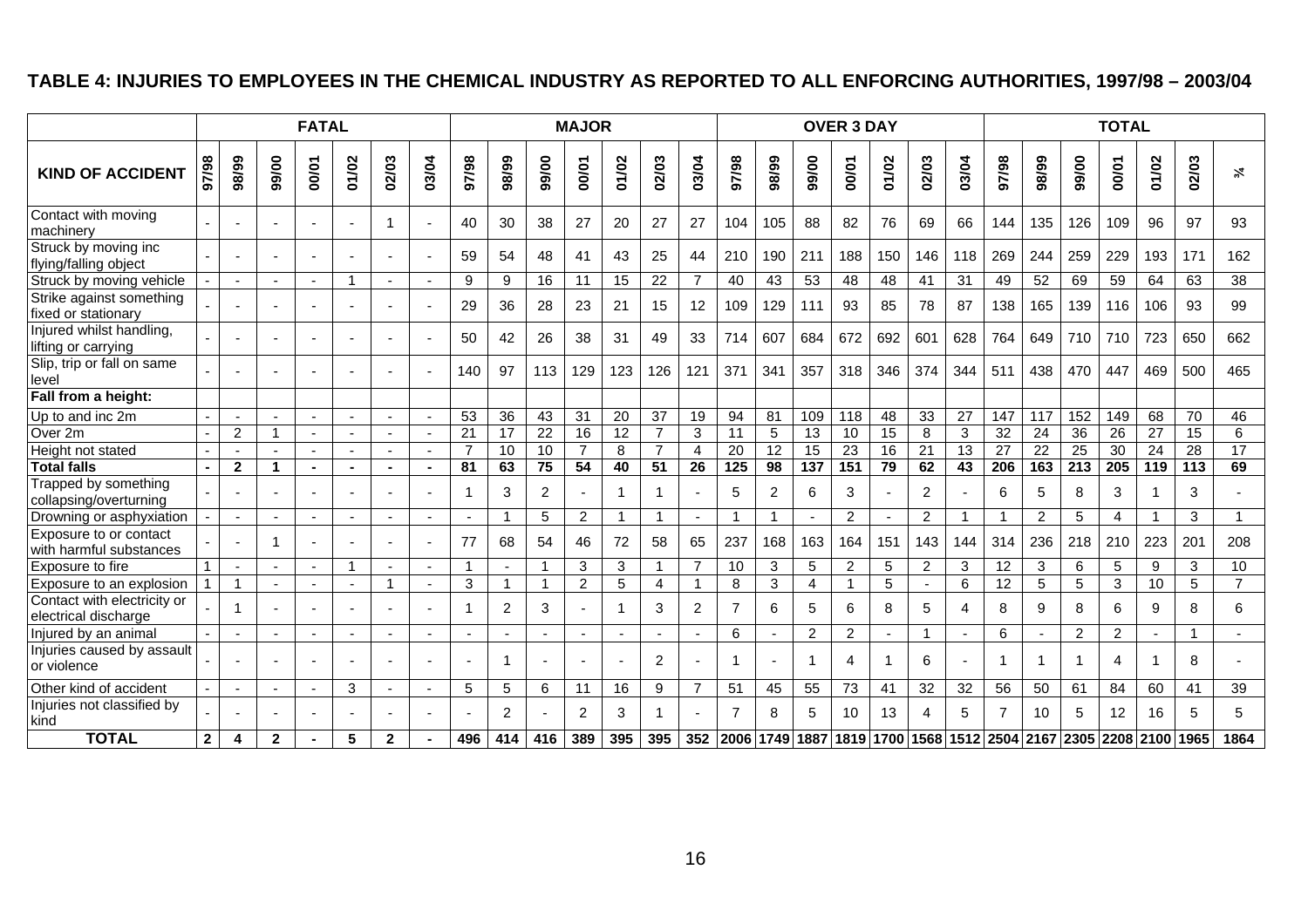#### **TABLE 5: MAJOR INJURIES TO EMPLOYEES IN THE CHEMICAL INDUSTRY AS REPORTED TO ALL ENFORCING AUTHORITIES, BY NATURE AND SITE, 2003/04**

<span id="page-16-0"></span>

|                          | <b>NATURE OF INJURY</b>  |                          |                 |                          |                          |                          |                          |                         |                          |                          |                          |                          |                          |                          |                          |                          |                          |
|--------------------------|--------------------------|--------------------------|-----------------|--------------------------|--------------------------|--------------------------|--------------------------|-------------------------|--------------------------|--------------------------|--------------------------|--------------------------|--------------------------|--------------------------|--------------------------|--------------------------|--------------------------|
| <b>SITE OF INJURY</b>    | Amputation               | Loss of<br>sight         | Fracture        | Dislocation              | Concuss<br>Internal      | Laceration               | Contusion                | Burn                    | Asphyxiation             | Strain                   | Superficial              | Multiple                 | Electricity              | Natural<br>Cause         | Other<br>Known           | Other<br><b>NK</b>       | <b>TOTAL</b>             |
| Eye                      | $\sim$                   | -1                       | $\overline{a}$  | $\blacksquare$           | $\overline{\phantom{a}}$ | $\overline{2}$           | $\sim$                   | $\overline{37}$         | $\blacksquare$           | $\sim$                   | 3                        | $\overline{a}$           | $\blacksquare$           | $\blacksquare$           | $\overline{2}$           | $\overline{1}$           | 46                       |
| Ear                      | $\blacksquare$           | $\overline{\phantom{a}}$ | ٠               | $\overline{\phantom{a}}$ | $\overline{\phantom{a}}$ | $\overline{\phantom{a}}$ | $\blacksquare$           | $\sim$                  | $\blacksquare$           | $\overline{\phantom{0}}$ | $\overline{\phantom{0}}$ | $\blacksquare$           | ÷,                       | $\blacksquare$           |                          |                          |                          |
| Face-other parts         | $\overline{\phantom{a}}$ | $\overline{\phantom{a}}$ | $\overline{4}$  | $\overline{\phantom{a}}$ | $\sim$                   | $\sim$                   | $\overline{1}$           | $\mathbf{3}$            | $\overline{\phantom{a}}$ | $\sim$                   | $\overline{ }$           | 1                        | $\blacksquare$           | $\overline{\phantom{a}}$ | 1                        | $\overline{\phantom{a}}$ | 10                       |
| Head                     | $\blacksquare$           | $\overline{\phantom{0}}$ | $\overline{1}$  | $\blacksquare$           | -1                       | 3                        | $\overline{\phantom{a}}$ | $\sim$                  | $\overline{\phantom{a}}$ |                          | $\overline{\phantom{a}}$ | $\overline{\phantom{a}}$ | $\blacksquare$           | $\overline{\phantom{a}}$ |                          | $\blacksquare$           | 6                        |
| Several head             | $\sim$                   | $\overline{\phantom{0}}$ | ٠               | $\blacksquare$           |                          | $\sim$                   | $\blacksquare$           | $\sim$                  | $\blacksquare$           |                          | $\blacksquare$           | $\blacksquare$           | $\blacksquare$           | $\blacksquare$           |                          |                          | $\overline{\phantom{a}}$ |
| <b>Total: Head</b>       | $\overline{\phantom{a}}$ | 1                        | $5\phantom{.0}$ | $\blacksquare$           | 1                        | 5                        | $\overline{1}$           | 40                      | $\blacksquare$           | $\blacksquare$           | $\overline{\mathbf{4}}$  | $\blacktriangleleft$     | $\blacksquare$           | $\sim$                   | 3                        | $\mathbf{1}$             | 62                       |
| Neck                     | $\overline{\phantom{a}}$ | $\sim$                   | $\overline{c}$  | $\sim$                   | $\overline{\phantom{a}}$ | $\blacksquare$           | $\sim$                   | $\sim$                  | $\overline{\phantom{a}}$ |                          | $\blacksquare$           | $\blacksquare$           | $\blacksquare$           |                          |                          |                          | $\overline{2}$           |
| <b>Back</b>              | $\sim$                   | $\sim$                   | $\overline{4}$  | $\overline{ }$           | $\sim$                   | $\sim$                   | $\sim$                   | $\sim$                  | $\overline{\phantom{a}}$ | $\overline{2}$           | $\sim$                   | $\blacksquare$           | $\sim$                   | $\blacksquare$           | $\overline{1}$           | $\sim$                   | 8                        |
| Trunk                    | $\sim$                   | $\overline{\phantom{a}}$ | 16              | $\overline{\phantom{a}}$ | $\sim$                   | $\overline{\phantom{a}}$ | $\blacksquare$           | $\overline{\mathbf{1}}$ | $\overline{\phantom{a}}$ | $\overline{\phantom{a}}$ | $\overline{\phantom{a}}$ | $\overline{\phantom{a}}$ | $\overline{\phantom{a}}$ | $\blacksquare$           | $\overline{ }$           | $\overline{\phantom{a}}$ | $\overline{18}$          |
| Several torso            | $\blacksquare$           | $\overline{\phantom{a}}$ | ٠               |                          |                          | $\blacksquare$           | $\blacksquare$           | $\sim$                  | $\blacksquare$           |                          | $\blacksquare$           | $\blacksquare$           | $\blacksquare$           | $\blacksquare$           | $\overline{\phantom{a}}$ | $\blacksquare$           |                          |
| <b>Total: Torso</b>      | $\blacksquare$           | ٠.                       | 22              | 1                        | $\sim$                   | $\blacksquare$           | $\blacksquare$           | $\mathbf{1}$            | $\blacksquare$           | $\mathbf{2}$             | $\blacksquare$           | $\blacksquare$           | $\blacksquare$           | $\blacksquare$           | $\overline{2}$           | $\blacksquare$           | 28                       |
| Finger                   | 8                        | $\sim$                   | 3               | $\sim$                   | $\sim$                   | 8                        | $\overline{2}$           | $\sim$                  | $\blacksquare$           | $\sim$                   | $\sim$                   | $\overline{1}$           | $\sim$                   | $\blacksquare$           | $\sim$                   | $\overline{a}$           | 22                       |
| Hand                     | $\overline{1}$           | $\blacksquare$           | 15              | $\blacksquare$           | $\overline{\phantom{a}}$ | 3                        | $\blacksquare$           | $\overline{2}$          | $\blacksquare$           | $\overline{\phantom{a}}$ | $\overline{ }$           | $\blacksquare$           | $\blacksquare$           | $\blacksquare$           | $\overline{\phantom{a}}$ |                          | 22                       |
| Wrist                    | $\blacksquare$           | $\sim$                   | 45              | ÷                        |                          | $\mathbf{1}$             | $\sim$                   | $\sim$                  | $\blacksquare$           | -1                       | -1                       | $\overline{\phantom{a}}$ | $\sim$                   | $\sim$                   |                          |                          | 48                       |
| Upper limb               | $\sim$                   | $\sim$                   | 40              | $\boldsymbol{9}$         | $\sim$                   | $\sim$                   | $\sim$                   | $\overline{1}$          | $\sim$                   | $\overline{ }$           | $\sim$                   | $\overline{1}$           | $\mathbf{r}$             | $\sim$                   | $\sim$                   | $\overline{a}$           | 52                       |
| Several upper limb       | $\overline{\phantom{a}}$ | $\sim$                   | ٠               | $\blacksquare$           | $\sim$                   | $\mathbf{1}$             | $\blacksquare$           | $\overline{1}$          | $\blacksquare$           |                          | $\blacksquare$           | $\blacksquare$           | $\blacksquare$           | $\blacksquare$           | $\overline{\phantom{a}}$ | $\overline{\phantom{a}}$ | $\overline{2}$           |
| <b>Total: Upper Limb</b> | 9                        | $\blacksquare$           | 103             | 9                        | $\sim$                   | 13                       | $\mathbf{2}$             | 4                       | $\blacksquare$           | $\mathbf{2}$             | $\mathbf{2}$             | $\mathbf{2}$             | $\blacksquare$           | $\blacksquare$           | $\blacksquare$           | $\blacksquare$           | 146                      |
| Toe                      | $\sim$                   | $\overline{a}$           | ٠               | $\sim$                   |                          | $\sim$                   | $\blacksquare$           | $\overline{a}$          | $\overline{\phantom{a}}$ |                          | $\overline{\phantom{a}}$ | $\blacksquare$           | $\blacksquare$           | $\overline{\phantom{a}}$ |                          | $\blacksquare$           |                          |
| Foot                     | $\blacksquare$           | $\blacksquare$           | 34              | $\sim$                   | $\overline{\phantom{a}}$ | $\sim$                   | $\sim$                   | $\overline{1}$          | $\blacksquare$           | $\overline{\phantom{a}}$ |                          | $\blacksquare$           | $\blacksquare$           | $\overline{\phantom{a}}$ | $\overline{\phantom{a}}$ | $\sim$                   | 36                       |
| Ankle                    | $\overline{a}$           | $\blacksquare$           | $\overline{26}$ |                          | $\overline{\phantom{a}}$ | $\overline{\phantom{a}}$ | $\overline{\phantom{a}}$ |                         | $\sim$                   |                          | $\blacksquare$           | $\blacksquare$           | $\blacksquare$           | $\blacksquare$           | $\overline{\phantom{a}}$ | $\overline{\phantom{a}}$ | $\overline{26}$          |
| Lower limb               | $\overline{1}$           | $\sim$                   | 13              | 3                        | $\sim$                   | $\overline{2}$           | $\sim$                   | $\overline{2}$          | $\overline{\phantom{a}}$ | $\overline{\phantom{a}}$ | $\overline{\phantom{a}}$ | $\overline{1}$           | $\blacksquare$           | $\overline{a}$           | $\overline{\phantom{a}}$ | $\overline{a}$           | 22                       |
| Several lower limb       | $\blacksquare$           | $\overline{\phantom{a}}$ | $\blacksquare$  |                          | $\overline{\phantom{a}}$ | $\blacksquare$           | $\sim$                   | -1                      | $\overline{\phantom{a}}$ | $\overline{\phantom{0}}$ | $\blacksquare$           | $\blacksquare$           | $\blacksquare$           | $\sim$                   | $\sim$                   | $\blacksquare$           | $\overline{c}$           |
| <b>Total: Lower Limb</b> | $\mathbf 1$              | ۰.                       | 73              | 4                        | $\blacksquare$           | $\mathbf{2}$             | $\blacksquare$           | 4                       | $\blacksquare$           | $\blacksquare$           | $\blacktriangleleft$     | $\blacktriangleleft$     | $\blacksquare$           | $\blacksquare$           | $\blacksquare$           |                          | 86                       |
| Several locations        | $\sim$                   | $\sim$                   | $\overline{4}$  | $\sim$                   | $\sqrt{2}$               | $\sim$                   | $\overline{a}$           | 8                       | $\blacksquare$           | $\overline{\phantom{a}}$ | $\overline{\phantom{a}}$ | $\overline{2}$           | $\sim$                   | $\overline{\phantom{a}}$ | $\overline{1}$           | $\blacksquare$           | 17                       |
| General locations        | $\blacksquare$           | $\overline{\phantom{a}}$ | ٠               | $\overline{a}$           | $\overline{c}$           | $\blacksquare$           | $\overline{1}$           | $\overline{a}$          | $\mathbf{3}$             | $\overline{\phantom{0}}$ | $\overline{\phantom{a}}$ | $\blacksquare$           | $\overline{A}$           | $\blacksquare$           | $\overline{4}$           |                          | $\overline{12}$          |
| Unspecified locations    | $\sim$                   | $\blacksquare$           | $\blacksquare$  |                          | $\overline{\phantom{a}}$ | $\blacksquare$           | $\blacksquare$           | $\overline{1}$          | $\overline{\phantom{a}}$ |                          | $\blacksquare$           | $\blacksquare$           | $\blacksquare$           | $\overline{\phantom{a}}$ |                          |                          | $\overline{1}$           |
| <b>TOTAL</b>             | 10                       |                          | 207             | 17                       | $5\phantom{1}$           | 20                       | 4                        | 58                      | $\mathbf{3}$             | 4                        | $6\phantom{1}6$          | 6                        |                          |                          | 10                       | $\mathbf{2}$             | 352                      |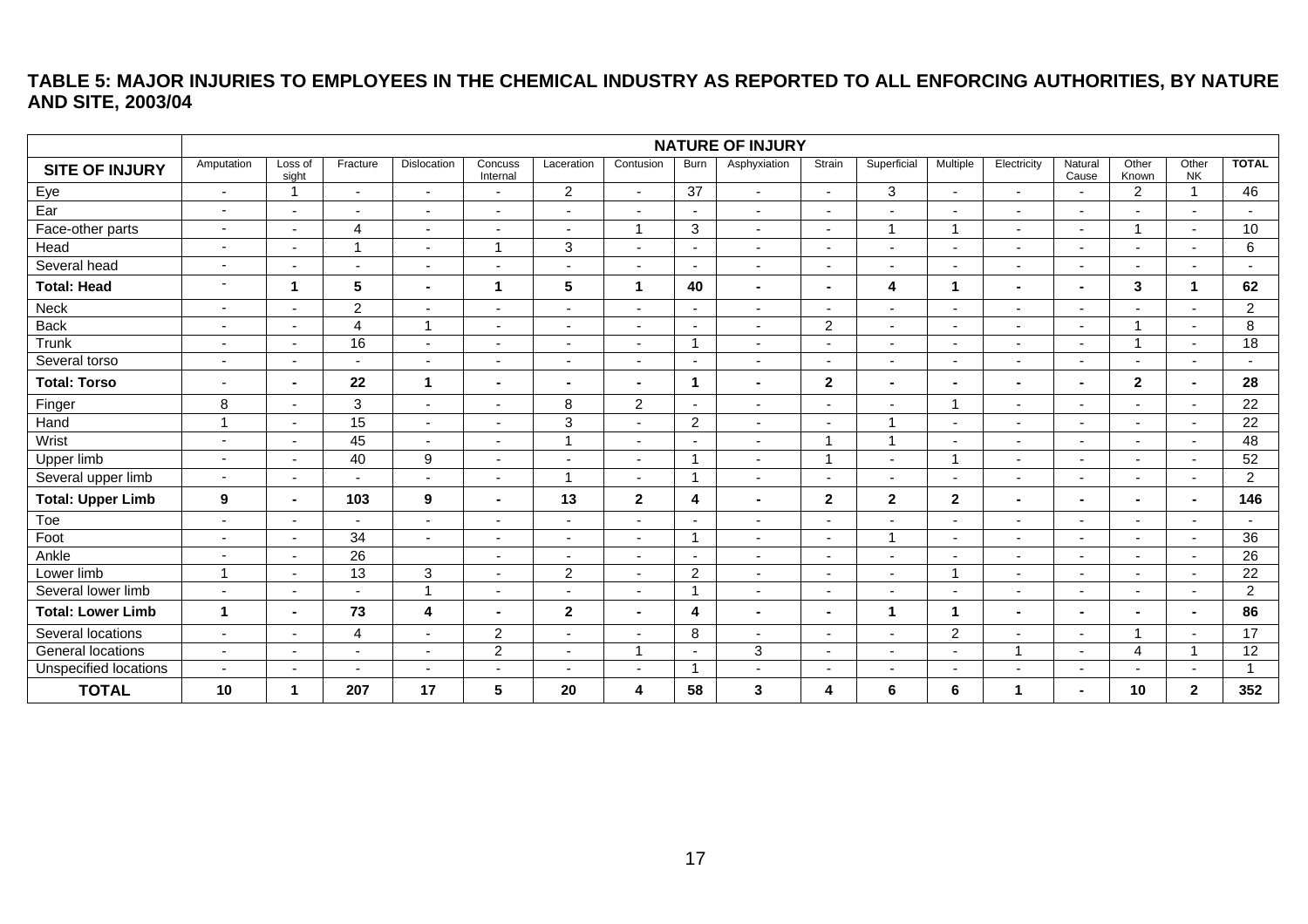### **TABLE 6: OVER 3-DAY INJURIES TO EMPLOYEES IN THE CHEMICAL INDUSTRY AS REPORTED TO ALL ENFORCING AUTHORITIES, BY NATURE AND SITE, 2003/04**

<span id="page-17-0"></span>

|                          |                          |                          |                          |                          |                          |                          |                          |                          | <b>NATURE OF INJURY</b>  |                          |                          |                          |                          |                          |                          |                    |                 |
|--------------------------|--------------------------|--------------------------|--------------------------|--------------------------|--------------------------|--------------------------|--------------------------|--------------------------|--------------------------|--------------------------|--------------------------|--------------------------|--------------------------|--------------------------|--------------------------|--------------------|-----------------|
| <b>SITE OF INJURY</b>    | Amputation               | Loss of<br>sight         | Fracture                 | Dislocation              | Concuss<br>Internal      | Laceration               | Contusion                | Burn                     | Asphyxiation             | Strain                   | Superficial              | Multiple                 | Electricity              | Natural<br>Cause         | Other<br>Known           | Other<br><b>NK</b> | <b>TOTAL</b>    |
| Eye                      | $\sim$                   | $\sim$                   | $\overline{\phantom{a}}$ | $\blacksquare$           |                          | 5                        | $\overline{ }$           | $\overline{2}$           | $\sim$                   | $\sim$                   | $\overline{25}$          | $\overline{\phantom{a}}$ | $\blacksquare$           | $\overline{\phantom{a}}$ | 5                        |                    | 38              |
| $\overline{Ear}$         | $\overline{\phantom{a}}$ | $\overline{\phantom{a}}$ | $\overline{\phantom{a}}$ | $\overline{\phantom{a}}$ |                          | $\overline{\phantom{a}}$ | ٠                        | 1                        | $\overline{\phantom{a}}$ | $\overline{\phantom{a}}$ |                          | $\blacksquare$           |                          | $\overline{\phantom{a}}$ |                          |                    |                 |
| Face-other parts         | $\blacksquare$           | ٠                        | $\overline{\phantom{a}}$ | $\overline{\phantom{a}}$ |                          | $\mathbf{1}$             | 2                        | 9                        | $\blacksquare$           | $\blacksquare$           | 5                        | $\overline{2}$           | $\blacksquare$           | $\blacksquare$           | $\overline{2}$           |                    | 21              |
| Head                     | $\blacksquare$           | $\overline{\phantom{a}}$ | $\blacksquare$           | $\blacksquare$           | $\overline{ }$           | $\overline{12}$          | $\overline{7}$           | $\mathbf{1}$             | $\overline{\phantom{a}}$ | $\blacksquare$           | $\overline{2}$           |                          | $\sim$                   | $\blacksquare$           | $\overline{2}$           | $\overline{2}$     | $\overline{28}$ |
| Several head             | $\overline{\phantom{a}}$ | $\overline{\phantom{a}}$ | $\overline{\phantom{a}}$ | $\overline{\phantom{a}}$ |                          | ٠                        | $\overline{1}$           | $\sim$                   | $\overline{\phantom{a}}$ | $\overline{\phantom{a}}$ | $\overline{\phantom{a}}$ | $\overline{\phantom{a}}$ | $\overline{\phantom{a}}$ | $\overline{\phantom{a}}$ | $\overline{\phantom{a}}$ |                    |                 |
| <b>Total: Head</b>       | $\blacksquare$           | $\blacksquare$           | $\blacksquare$           | ۰                        | $\mathbf 1$              | 18                       | 11                       | 13                       | $\blacksquare$           |                          | 32                       | 3                        | $\blacksquare$           | $\blacksquare$           | 9                        | $\mathbf{2}$       | 89              |
| Neck                     | $\overline{\phantom{a}}$ | $\overline{\phantom{a}}$ | $\overline{\phantom{a}}$ | $\overline{\phantom{a}}$ | $\overline{1}$           | $\sim$                   | $\overline{\phantom{a}}$ | $\sim$                   | $\overline{\phantom{a}}$ | 22                       | $\overline{\phantom{a}}$ | $\blacksquare$           | $\blacksquare$           | $\overline{\phantom{a}}$ | $\overline{\phantom{a}}$ |                    | 23              |
| <b>Back</b>              | $\blacksquare$           | $\overline{\phantom{a}}$ | $\overline{\phantom{a}}$ | $\overline{\phantom{a}}$ | $\overline{c}$           | $\overline{\phantom{a}}$ | $\overline{27}$          | $\overline{\phantom{a}}$ | $\overline{\phantom{a}}$ | 390                      | 3                        | $\overline{4}$           | $\blacksquare$           | $\blacksquare$           | 6                        | 5                  | 437             |
| Trunk                    | $\blacksquare$           | $\blacksquare$           | $\overline{\phantom{a}}$ | $\overline{\phantom{0}}$ | $\overline{ }$           | $\sim$                   | 14                       | $\overline{4}$           | $\overline{\phantom{a}}$ | 29                       | $\overline{1}$           | ٠                        | $\blacksquare$           | $\overline{\phantom{a}}$ | $\overline{4}$           |                    | 53              |
| Several torso            | $\overline{\phantom{a}}$ | $\overline{\phantom{a}}$ | $\overline{\phantom{a}}$ | $\blacksquare$           | $\overline{\phantom{a}}$ | $\blacksquare$           | 4                        | $\overline{\phantom{a}}$ | $\sim$                   | 6                        | $\overline{\phantom{0}}$ | $\blacksquare$           | $\sim$                   | $\blacksquare$           | $\sim$                   |                    | 10              |
| <b>Total: Torso</b>      | $\blacksquare$           | $\blacksquare$           | $\blacksquare$           | $\blacksquare$           | 4                        | $\blacksquare$           | 45                       | 4                        | $\blacksquare$           | 447                      | 4                        | 4                        | $\blacksquare$           | $\blacksquare$           | 10                       | $5\phantom{.0}$    | 523             |
| Finger                   | $\blacksquare$           | $\blacksquare$           | 53                       | $\overline{4}$           | 1                        | 53                       | 16                       | 5                        | $\blacksquare$           | 4                        | $\overline{31}$          | 5                        | $\blacksquare$           | $\blacksquare$           | 2                        |                    | 174             |
| Hand                     | $\blacksquare$           | $\overline{\phantom{a}}$ | $\overline{\phantom{a}}$ | $\overline{\phantom{a}}$ | $\overline{\phantom{a}}$ | 24                       | 17                       | $\overline{18}$          | $\overline{1}$           | $\overline{5}$           | $\overline{11}$          | $\blacksquare$           | $\overline{a}$           | $\overline{\phantom{a}}$ |                          | 1                  | $\overline{78}$ |
| Wrist                    | -                        | ٠                        | $\overline{\phantom{a}}$ |                          |                          | $\overline{c}$           | $\overline{7}$           | $\overline{4}$           | $\blacksquare$           | 16                       |                          | $\blacksquare$           | $\blacksquare$           | $\blacksquare$           | $\blacksquare$           |                    | 30              |
| Upper limb               | $\blacksquare$           | $\blacksquare$           | $\blacksquare$           |                          | $\overline{ }$           | 6                        | $\overline{28}$          | $\overline{13}$          | $\overline{\phantom{a}}$ | 70                       | $\overline{1}$           | $\blacksquare$           | $\sim$                   | $\sim$                   | $\overline{\mathbf{A}}$  | -1                 | 122             |
| Several upper limb       | $\blacksquare$           | $\overline{\phantom{a}}$ | $\overline{\phantom{0}}$ | $\overline{\phantom{a}}$ |                          | $\overline{a}$           | $\mathbf{3}$             | $\overline{4}$           | $\overline{\phantom{a}}$ | $\overline{ }$           | $\overline{\phantom{0}}$ | $\overline{c}$           | $\blacksquare$           | $\blacksquare$           | $\overline{a}$           |                    | $\overline{12}$ |
| <b>Total: Upper limb</b> | $\blacksquare$           | $\blacksquare$           | 53                       | 6                        | $\mathbf{2}$             | 87                       | 71                       | 44                       | $\mathbf{1}$             | 96                       | 43                       | $\overline{7}$           | $\blacksquare$           | $\blacksquare$           | 4                        | $\mathbf{2}$       | 416             |
| Toe                      | $\blacksquare$           | $\sim$                   | 18                       | $\overline{2}$           | $\sim$                   | $\blacksquare$           | $\overline{2}$           | $\overline{\phantom{a}}$ | $\overline{\phantom{a}}$ | $\sim$                   | $\overline{\mathbf{A}}$  | $\overline{\phantom{a}}$ | $\blacksquare$           | $\overline{\phantom{a}}$ | $\overline{\phantom{a}}$ |                    | 23              |
| Foot                     | $\blacksquare$           | $\overline{\phantom{a}}$ | ٠                        | $\blacksquare$           |                          | $\mathbf{1}$             | $\overline{34}$          | 11                       | $\overline{\phantom{a}}$ | 9                        | $\overline{4}$           | $\overline{c}$           | $\sim$                   | $\overline{\phantom{0}}$ | $\overline{A}$           |                    | 62              |
| Ankle                    | $\blacksquare$           | $\blacksquare$           | $\overline{\mathbf{A}}$  | $\blacksquare$           |                          | $\overline{1}$           | 11                       | $\overline{4}$           | $\blacksquare$           | 74                       | $\blacksquare$           |                          | $\blacksquare$           | $\blacksquare$           | $\overline{\mathbf{A}}$  |                    | 94              |
| Lower limb               | $\sim$                   | $\sim$                   | $\blacksquare$           | -1                       |                          | 8                        | 45                       | 11                       | $\sim$                   | 63                       | $\,6$                    | $\overline{2}$           | $\sim$                   | $\sim$                   | $\overline{7}$           |                    | $\frac{1}{143}$ |
| Several lower limb       | $\blacksquare$           | $\overline{\phantom{a}}$ | $\overline{\phantom{a}}$ |                          | 1                        | $\sim$                   | 2                        | 4                        | $\sim$                   | 3                        | 3                        | $\overline{c}$           | $\overline{\phantom{a}}$ | $\overline{\phantom{0}}$ | $\overline{\phantom{a}}$ |                    | 15              |
| <b>Total: Lower Limb</b> | $\blacksquare$           | ٠.                       | 19                       | 3                        | $\mathbf{1}$             | 10                       | 94                       | 30                       | $\blacksquare$           | 149                      | 14                       | $\overline{7}$           | $\blacksquare$           | $\blacksquare$           | 9                        | -1                 | 337             |
| Several locations        | $\blacksquare$           | $\blacksquare$           | $\blacksquare$           |                          | $\overline{\phantom{a}}$ | $\overline{a}$           | 35                       | 17                       | $\overline{1}$           | 25                       | 5                        | 24                       | $\overline{a}$           | $\overline{\phantom{a}}$ | 6                        | 3                  | 118             |
| General locations        | $\blacksquare$           | $\overline{\phantom{a}}$ | $\overline{\phantom{a}}$ |                          |                          | $\overline{\phantom{0}}$ | $\blacksquare$           | 1                        | $\overline{7}$           |                          |                          | ٠                        | $\mathbf{3}$             |                          | 8                        |                    | 23              |
| Unspecified locations    | $\blacksquare$           | $\overline{\phantom{a}}$ | $\overline{\phantom{a}}$ |                          |                          | $\overline{\phantom{0}}$ | $\overline{\phantom{a}}$ | $\overline{\phantom{a}}$ | $\overline{7}$           | -1                       |                          |                          |                          | ٠                        | $\overline{\mathbf{A}}$  |                    | 6               |
| <b>TOTAL</b>             | $\blacksquare$           |                          | 72                       | 9                        | 8                        | 117                      | 256                      | 109                      | 10                       | 719                      | 100                      | 46                       | 3                        | 1                        | 47                       | 15                 | 1512            |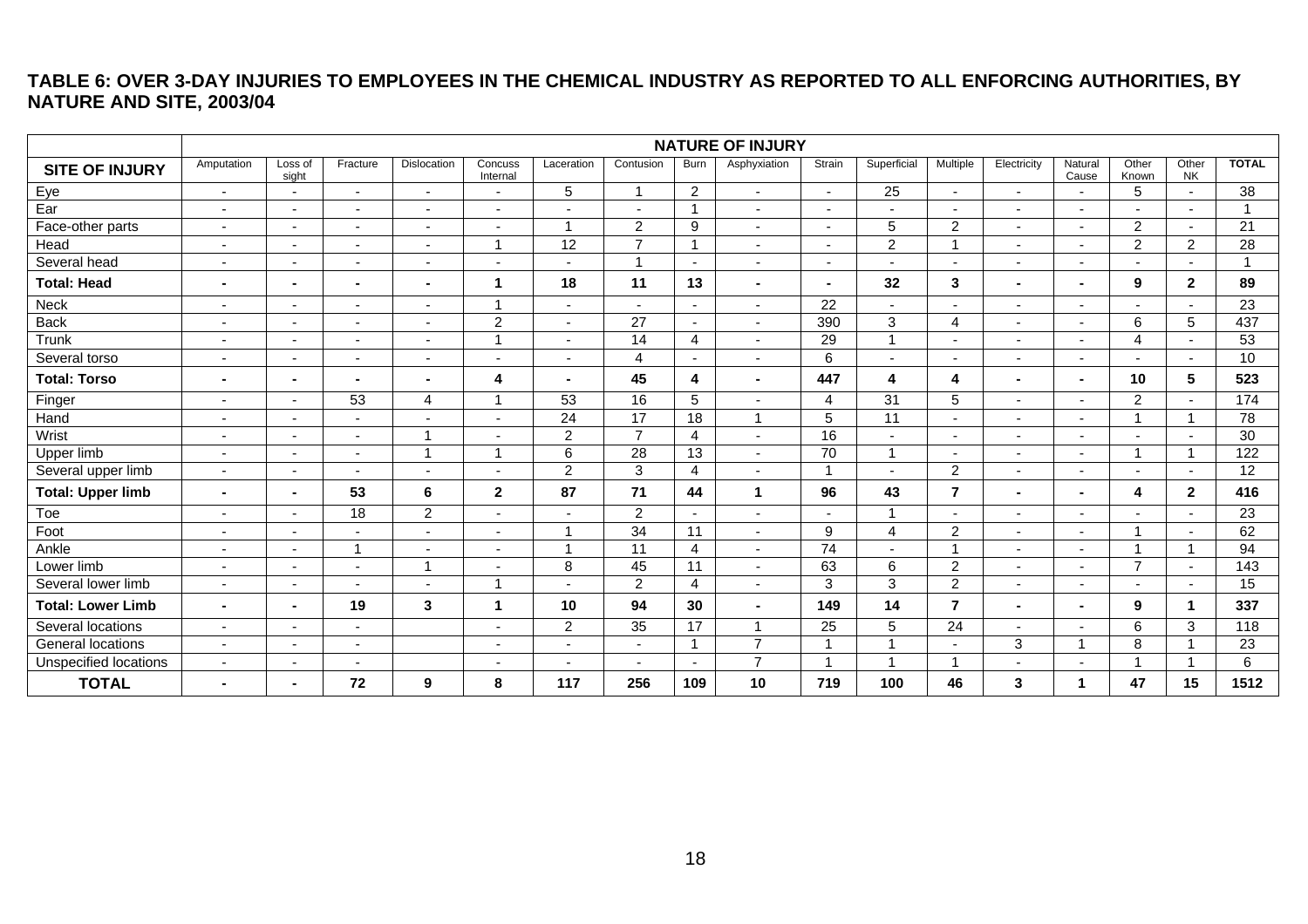#### <span id="page-18-0"></span>**TABLE 7: INJURIES TO EMPLOYEES IN THE CHEMICAL INDUSTRY, BY PROCESS ENVIRONMENT, AS REPORTED TO HSE 2003/04**

| <b>PROCESS ENVIRONMENT</b>         | <b>FATAL</b> | <b>MAJOR</b>    | <b>OVER 3 DAY</b> | <b>TOTAL</b> |
|------------------------------------|--------------|-----------------|-------------------|--------------|
| Admin                              |              | 1               | 9                 | 10           |
| <b>Chemical Drying Processes</b>   |              |                 | 4                 | 4            |
| Chemical Filling/Discharging       |              | $\overline{23}$ | 66                | 89           |
| Chemical Mixing                    |              | 12              | 30                | 42           |
| <b>Chemical Other</b>              |              | 12              | 69                | 81           |
| Chemical Separation                |              | 1               | 5                 | 6            |
| Chemical Shaping                   |              | $\overline{2}$  | 9                 | 11           |
| <b>Chemical Transfer</b>           |              | 8               | 51                | 59           |
| <b>General Amenities</b>           |              | $\overline{2}$  | 17                | 19           |
| <b>General Cleaning</b>            |              | $\overline{2}$  | 24                | 26           |
| <b>General Handling</b>            |              | 30              | 105               | 135          |
| <b>General Laboratory Services</b> |              | 1               | 4                 | 5            |
| General Labouring                  |              | $\overline{5}$  | 6                 | 11           |
| <b>General Maintenance</b>         |              | 37              | 104               | 141          |
| <b>General Packing</b>             |              | 1               | 36                | 37           |
| General Sorting                    |              | 1               | 104               | 105          |
| General Storing                    |              | 21              | 28                | 49           |
| <b>General Waste Disposal</b>      |              | 2               | 6                 | 8            |
| Loading/Unloading                  |              | 8               | 66                | 74           |
| <b>Product Manufacture</b>         |              | 99              | 553               | 652          |
| <b>Travel/Delivery</b>             |              | 8               | 18                | 26           |
| Walking/Running                    |              | 65              | 173               | 238          |
| Other                              |              | 11              | 27                | 38           |
| <b>TOTAL</b>                       |              | 352             | 1512              | 1864         |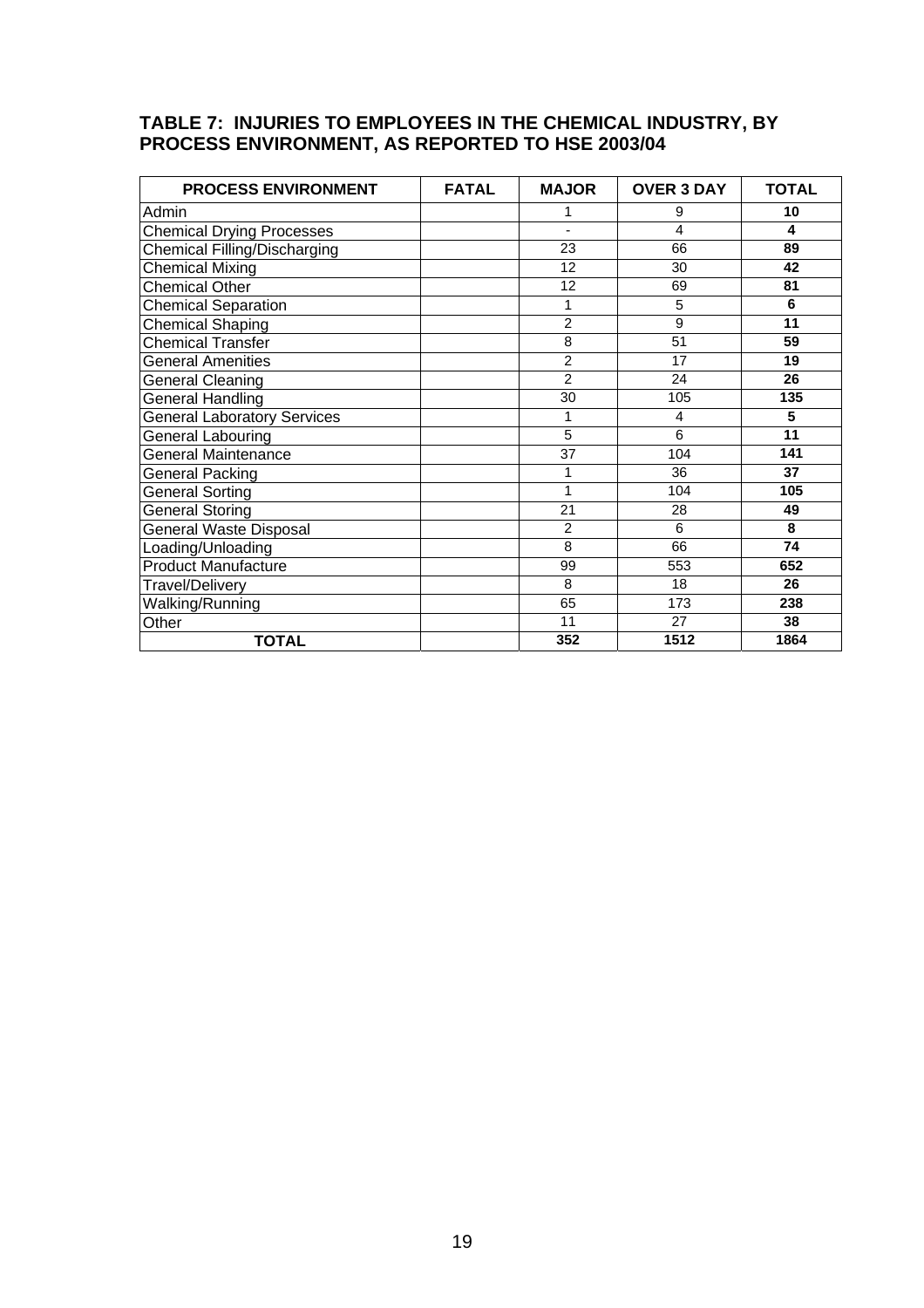#### **TABLE 8a: INJURIES TO MALE EMPLOYEES IN THE CHEMICAL INDUSTRY AS REPORTED TO ALL ENFORCING AUTHORITIES, 2003/04**

<span id="page-19-0"></span>

| <b>AGE OF INJURED PERSON</b> | <b>FATAL</b>   | <b>MAJOR</b> | <b>OVER 3 DAY</b>        | <b>TOTAL</b>   |
|------------------------------|----------------|--------------|--------------------------|----------------|
| $01 - 15$                    |                | ۰            | $\overline{\phantom{a}}$ | $\blacksquare$ |
| $16-19$                      |                |              | 22                       | 29             |
| 20-24                        |                | 21           | 78                       | 99             |
| 25-29                        |                | 33           | 138                      | 171            |
| 30-34                        |                | 32           | 165                      | 197            |
| 35-39                        |                | 40           | 196                      | 236            |
| 40-44                        |                | 40           | 150                      | 190            |
| 45-49                        | -              | 24           | 134                      | 158            |
| 50-54                        |                | 41           | 132                      | 173            |
| 55-59                        |                | 21           | 96                       | 117            |
| 60-64                        | $\blacksquare$ | 15           | 33                       | 48             |
| 65 plus                      |                | ົ            | $\mathcal{P}$            |                |
| Not known                    | $\blacksquare$ | 14           | 75                       | 89             |
| <b>TOTAL</b>                 | $\blacksquare$ | 290          | 1221                     | 1511           |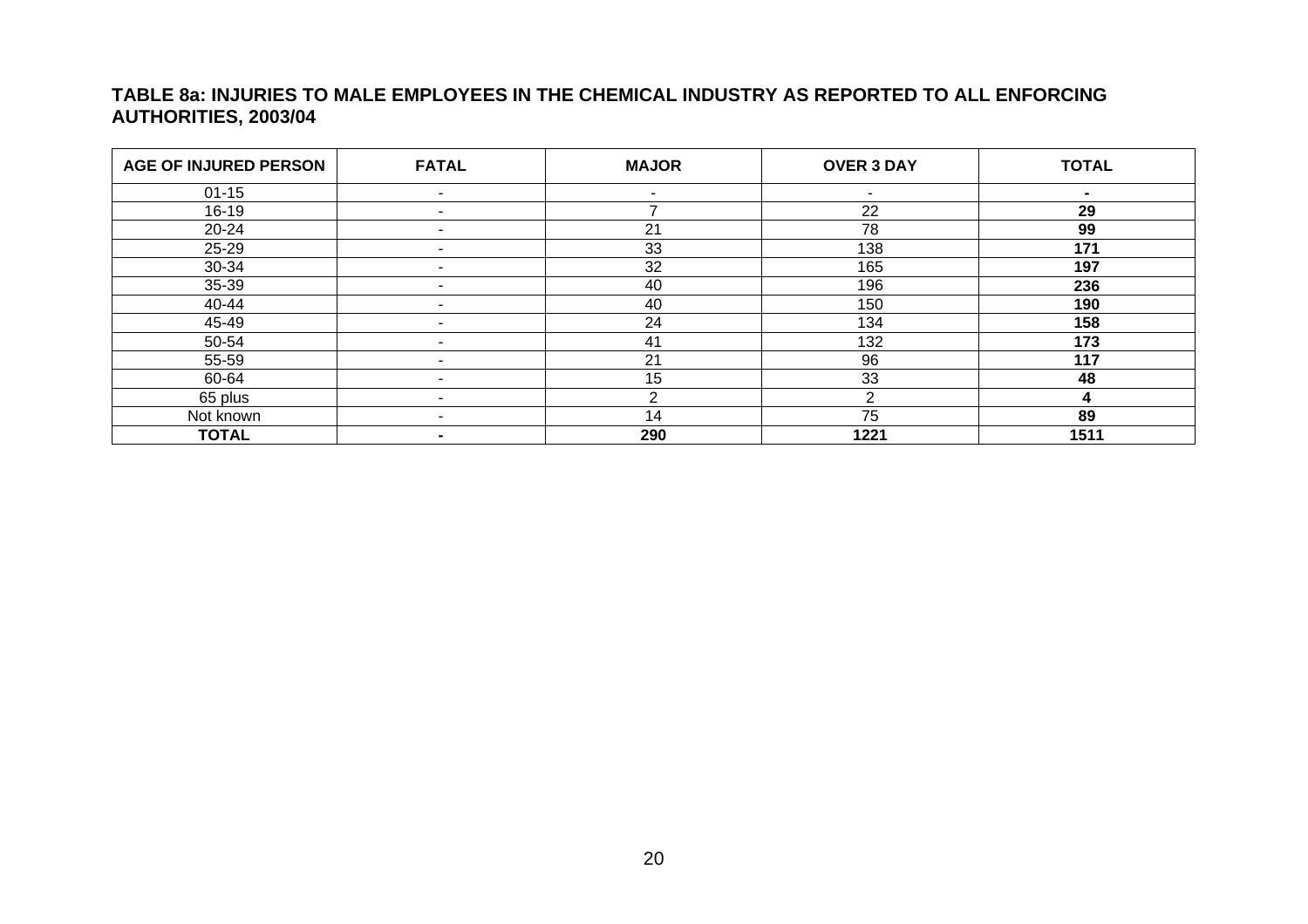#### **TABLE 8b: INJURIES TO FEMALE EMPLOYEES IN THE CHEMICAL INDUSTRY AS REPORTED TO ALL ENFORCING AUTHORITIES, 2003/04**

<span id="page-20-0"></span>

| <b>AGE OF INJURED PERSON</b> | <b>FATAL</b>             | <b>MAJOR</b> | <b>OVER 3 DAY</b>        | <b>TOTAL</b> |
|------------------------------|--------------------------|--------------|--------------------------|--------------|
| $01 - 15$                    |                          |              | $\overline{\phantom{0}}$ |              |
| $16-19$                      |                          | з            | 3                        | 6            |
| $20 - 24$                    |                          |              | 22                       | 26           |
| 25-29                        |                          |              | 25                       | 28           |
| 30-34                        |                          | ႙            | 21                       | 29           |
| 35-39                        |                          |              | 29                       | 36           |
| 40-44                        |                          | 9            | 40                       | 49           |
| 45-49                        |                          |              | 58                       | 62           |
| 50-54                        |                          | 10           | 34                       | 44           |
| 55-59                        |                          |              | 32                       | 37           |
| 60-64                        | -                        | 5            | 9                        | 14           |
| 65 plus                      |                          |              |                          |              |
| Not known                    | $\blacksquare$           |              | 17                       | 20           |
| <b>TOTAL</b>                 | $\overline{\phantom{0}}$ | 62           | 291                      | 353          |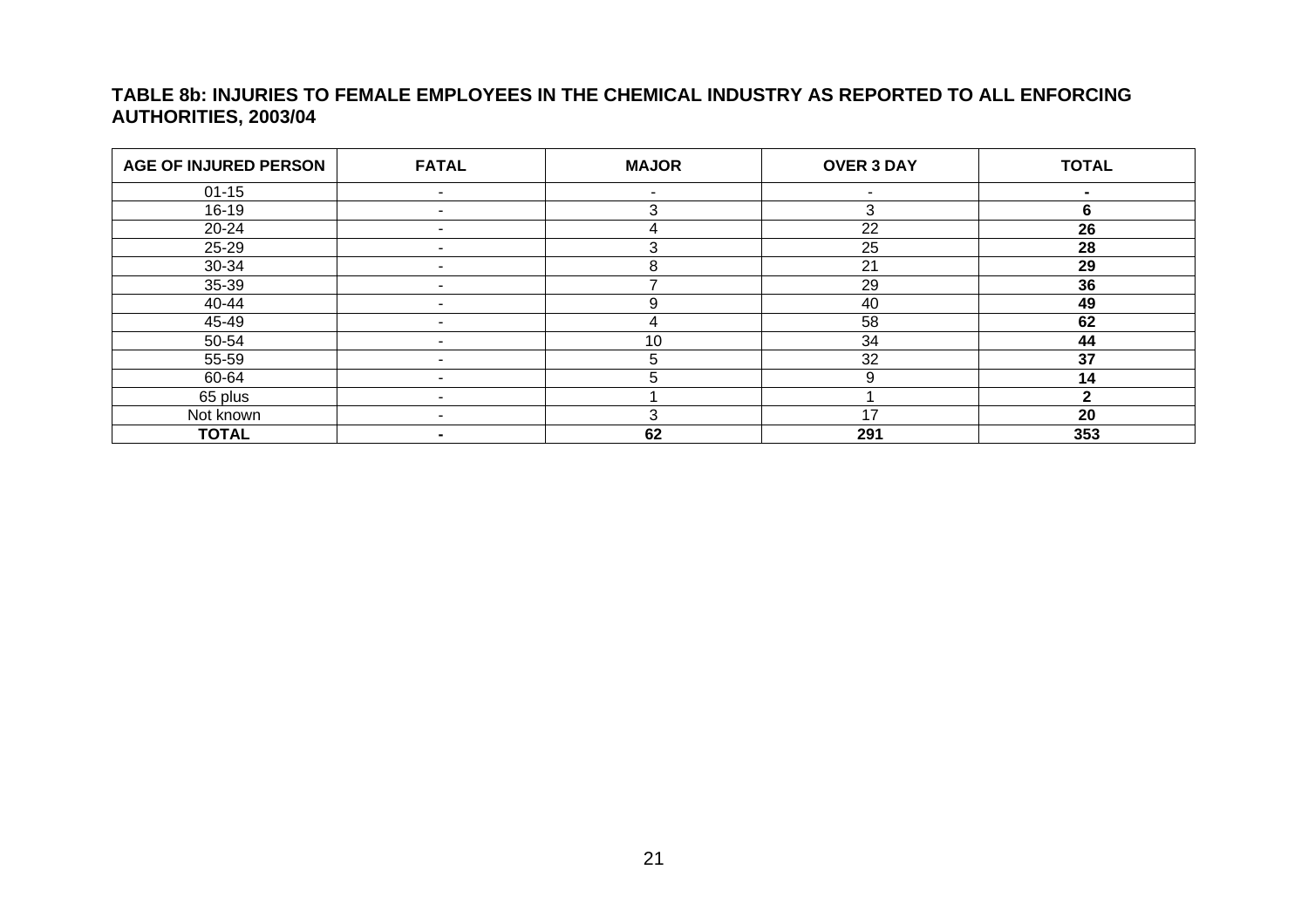#### **TABLE 9: PERCENTAGE OF MAJOR AND OVER 3 DAY INJURIES TO EMPLOYEES INVESTIGATED BY HSE'S HID\* IN THE CHEMICAL INDUSTRY, BY KIND OF ACCIDENT, 2003/04**

<span id="page-21-0"></span>

|                                                      | <b>CHEMICAL INDUSTRY</b> |                                                |                                                    | <b>MANUFACTURING</b>      |                                                     |                                                          |                          |                                                |                                                    |                              |                                                     |                                                          |
|------------------------------------------------------|--------------------------|------------------------------------------------|----------------------------------------------------|---------------------------|-----------------------------------------------------|----------------------------------------------------------|--------------------------|------------------------------------------------|----------------------------------------------------|------------------------------|-----------------------------------------------------|----------------------------------------------------------|
| <b>KIND OF ACCIDENT</b>                              | Major<br>Injuries        | Number of<br>major<br>injuries<br>investigated | Percentage<br>of major<br>injuries<br>investigated | Over<br>3-dav<br>Injuries | Number of<br>over 3-day<br>injuries<br>investigated | Percentage<br>of over 3-<br>day injuries<br>investigated | Major<br><b>Injuries</b> | Number of<br>major<br>injuries<br>investigated | Percentage<br>of major<br>injuries<br>investigated | Over<br>$3$ -day<br>Injuries | Number of<br>over-3-dav<br>injuries<br>investigated | Percentage<br>of over 3-<br>day injuries<br>investigated |
| Contact with moving machinery                        | $\overline{27}$          | 9                                              | 33.3                                               | 66                        | 13                                                  | 19.7                                                     | 942                      | 454                                            | 48.2                                               | 2491                         | 316                                                 | 12.7                                                     |
| Struck by moving including<br>flying/falling object  | 44                       | 8                                              | 18.2                                               | 118                       | 9                                                   | 7.6                                                      | 1003                     | 199                                            | 19.8                                               | 4086                         | 114                                                 | 2.8                                                      |
| Struck by moving vehicle                             | $\overline{7}$           | 1                                              | 14.3                                               | 31                        | $\overline{7}$                                      | 22.6                                                     | 175                      | 117                                            | 66.9                                               | 398                          | 63                                                  | 15.8                                                     |
| Strike against something fixed or<br>stationary      | 12                       | 1                                              | 8.3                                                | 87                        | 3                                                   | 3.4                                                      | 284                      | 37                                             | 13.0                                               | 1545                         | 37                                                  | 2.4                                                      |
| Injured whilst handling, lifting or<br>carrying      | 33                       | 5                                              | 15.2                                               | 628                       | 44                                                  | 7.0                                                      | 951                      | 99                                             | 10.4                                               | 12372                        | 212                                                 | 1.7                                                      |
| Slip, trip or fall on same level                     | 121                      | 14                                             | 11.6                                               | 344                       | 12                                                  | 3.5                                                      | 1791                     | 96                                             | 5.4                                                | 6192                         | 66                                                  | 1.1                                                      |
| Falls from a height of which:                        |                          |                                                |                                                    |                           |                                                     |                                                          |                          |                                                |                                                    |                              |                                                     |                                                          |
| - up to and including 2 metres                       | 19                       | 5                                              | 26.3                                               | 27                        | 3                                                   | 11.1                                                     | 393                      | 63                                             | 16.0                                               | 650                          | 18                                                  | 2.8                                                      |
| - over 2 metres                                      | 3                        | $\overline{c}$                                 | 66.7                                               | 3                         | $\overline{2}$                                      | 66.7                                                     | 125                      | 81                                             | 64.8                                               | 83                           | 27                                                  | 32.5                                                     |
| - height not stated                                  | 4                        |                                                |                                                    | 13                        | $\overline{c}$                                      | 15.4                                                     | 112                      | 37                                             | 33.0                                               | 224                          | $\overline{7}$                                      | 3.1                                                      |
| <b>Total Falls</b>                                   | 26                       | $\overline{7}$                                 | 26.9                                               | 43                        | $\overline{7}$                                      | 16.3                                                     | 630                      | 181                                            | 28.7                                               | 957                          | 52                                                  | 5.4                                                      |
| Trapped by something<br>collapsing/overturning       |                          |                                                |                                                    |                           |                                                     |                                                          | 26                       | 10                                             | 38.5                                               | 41                           | 3                                                   | 7.3                                                      |
| Drowning or asphyxiation                             | $\sim$                   | $\blacksquare$                                 | $\sim$                                             | $\overline{1}$            | $\blacksquare$                                      | $\sim$                                                   | $\overline{7}$           | 5                                              | 71.4                                               | 2                            | $\sim$                                              | $\sim$                                                   |
| Exposure to, or contact with, a<br>harmful substance | 65                       | 25                                             | 37.9                                               | 144                       | 44                                                  | 30.6                                                     | 264                      | 80                                             | 30.3                                               | 1022                         | 135                                                 | 13.2                                                     |
| Exposure to fire                                     | $\overline{7}$           | 6                                              | 85.7                                               | 3                         |                                                     |                                                          | 25                       | 16                                             | 64.0                                               | $\overline{51}$              | 12                                                  | 23.5                                                     |
| Exposure to an explosion                             | $\overline{1}$           |                                                | 100                                                | 6                         | $\overline{2}$                                      | 33.3                                                     | $\overline{7}$           | $\overline{7}$                                 | 100.0                                              | 26                           | $6\phantom{a}$                                      | 23.1                                                     |
| Contact with electricity or<br>electrical discharge  | $\overline{2}$           | $\overline{2}$                                 | 100                                                | 4                         | $\overline{2}$                                      | 50.0                                                     | 26                       | 20                                             | 76.9                                               | 65                           | 23                                                  | 35.4                                                     |
| Any injury by an animal                              | $\sim$                   | $\sim$                                         | $\sim$                                             |                           | $\sim$                                              | $\blacksquare$                                           | 8                        | $\overline{2}$                                 | 25.0                                               | 21                           | $\mathbf{1}$                                        | 4.8                                                      |
| Acts of violence                                     |                          |                                                |                                                    |                           |                                                     |                                                          | $\overline{14}$          | $\overline{2}$                                 | 14.3                                               | $\overline{25}$              |                                                     |                                                          |
| Other kind of accident                               | $\overline{7}$           | $\overline{1}$                                 | 14.3                                               | 32                        | $\overline{2}$                                      | 6.3                                                      | 155                      | $\overline{22}$                                | 14.2                                               | 591                          | 24                                                  | 4.1                                                      |
| Injuries not classified by kind                      |                          | $\blacksquare$                                 |                                                    | 5                         |                                                     |                                                          | 21                       | $\overline{7}$                                 | 33.3                                               | $\overline{71}$              | $\overline{4}$                                      | 5.6                                                      |
| <b>TOTAL</b>                                         | 352                      | 80                                             | 22.7                                               | 1512                      | 9.6                                                 | 9.6                                                      | 6329                     | 1356                                           | 21.4                                               | 29956                        | 1003                                                | 3.3                                                      |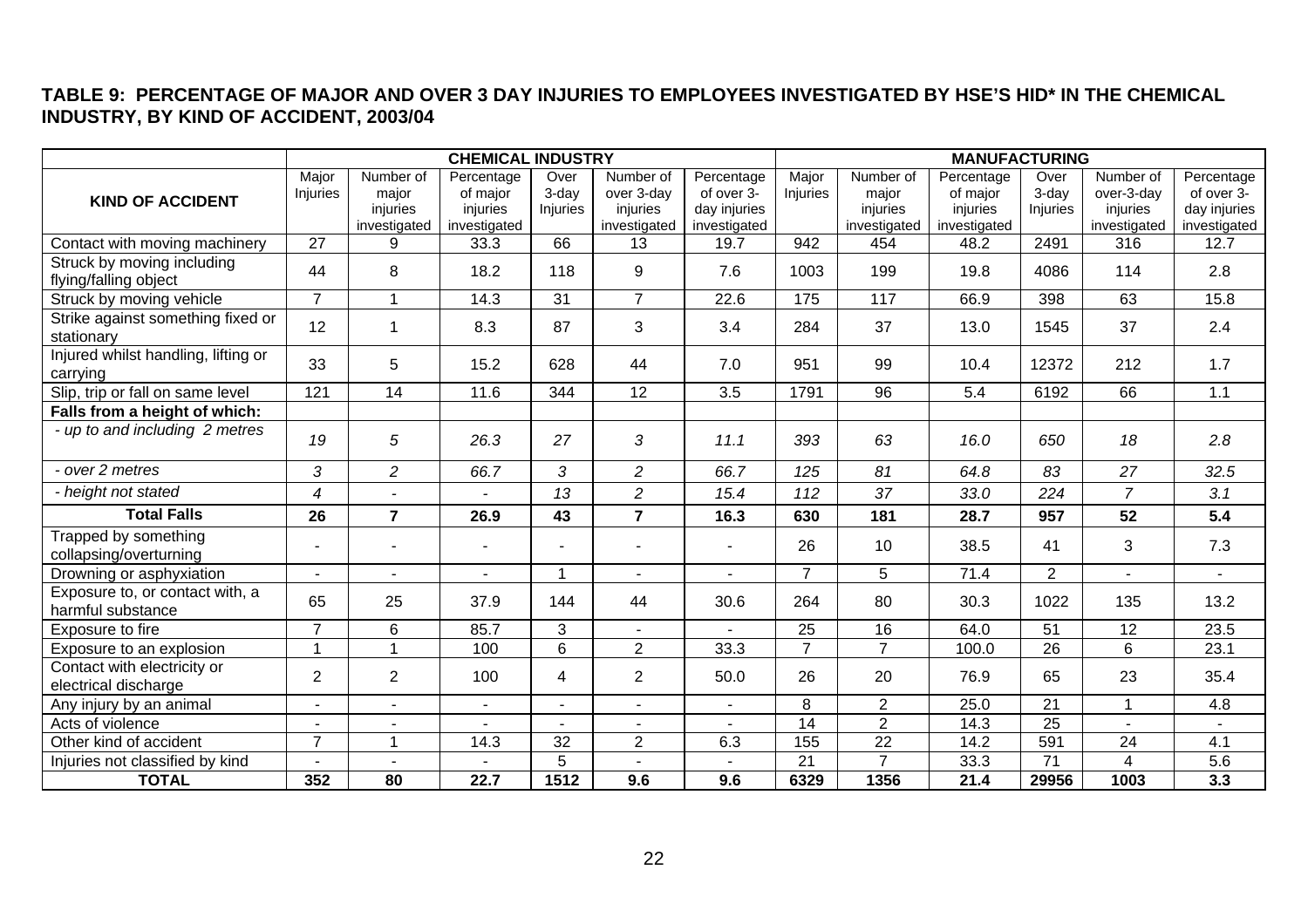#### <span id="page-22-0"></span>TABLE 10: DANGEROUS OCCURRENCES<sup>1</sup> REPORTED TO HSE IN THE CHEMICAL **INDUSTRY, 1997/98- 2003/04**

| Part 1         | (Notifiable in relation to any place of work)                                                                                                                                                                                                             |                |                |                          |                |                      | 1997/98 1998/99 1999/00 2000/01 2001/02 2002/03 2003/04 |                |
|----------------|-----------------------------------------------------------------------------------------------------------------------------------------------------------------------------------------------------------------------------------------------------------|----------------|----------------|--------------------------|----------------|----------------------|---------------------------------------------------------|----------------|
| $\mathbf{1}$   | Failure, collapse or overturning of lifting machinery, excavator,<br>pile driving frame or mobile powered access platform.                                                                                                                                |                | 58             | 37                       | 39             | 44                   | 38                                                      | 42             |
| $\mathbf{2}$   | The failure of any closed vessel including boiler or of any<br>associated pipework, in which the internal pressure was above or<br>below atmospheric pressure.                                                                                            |                | 15             | 9                        | 14             | 15                   | 21                                                      | 21             |
| 3              | The failure of any freight container in any of its load-bearing parts<br>while it is being raised, lowered or suspended.                                                                                                                                  | 3              | $\overline{2}$ | 3                        |                | $\overline{a}$       | 1                                                       | $\mathbf{1}$   |
| 4              | Plant or equipment either comes into contact with overhead<br>electric line in which the voltage exceeds 200 volts or causes an<br>electrical discharge.                                                                                                  | 4              | 3              | $\overline{7}$           | 3              | 3                    | 0                                                       | 2              |
| 5              | Electrical short circuit, which results in the stoppage of the plant<br>for more than 24 hours.                                                                                                                                                           | 13             | 6              | 8                        | 8              | 13                   | 9                                                       | 8              |
| 6              | Unintentional ignition or explosion of explosives.                                                                                                                                                                                                        | 10             | 3              | 3                        | 4              | 4                    | $\mathbf{1}$                                            | $\overline{7}$ |
| $\overline{7}$ | The release or escape of a biological agent likely to cause<br>human infection or illness.                                                                                                                                                                | 11             | 3              | 3                        | $\mathbf{1}$   | 4                    | 3                                                       | $\blacksquare$ |
| 8              | The malfunction of radiation generators.                                                                                                                                                                                                                  | $\blacksquare$ | $\blacksquare$ | $\blacksquare$           | $\blacksquare$ | $\overline{a}$       | $\blacksquare$                                          | 1              |
| 9              | Failure of breathing apparatus in service.                                                                                                                                                                                                                | 6              | 9              | 4                        | 3              | 4                    | 3                                                       | 3              |
| 10             | Failure of any lifting or life support equipment during a diving<br>operation. which puts a diver at risk.                                                                                                                                                | $\mathbf{1}$   |                |                          |                |                      |                                                         |                |
| 11             | Complete or partial collapse of scaffold over 5m high.                                                                                                                                                                                                    | $\overline{4}$ | 2              | $\mathbf{1}$             | $\mathbf{1}$   | 1                    | $\mathbf{1}$                                            |                |
| 12             | Any unintended collision of a train with any other train or vehicle<br>(other than one recorded in part 4 of this table), which caused, or<br>might have caused the death of or major injury to any person.                                               |                |                |                          |                |                      |                                                         |                |
| 13             | Incidents in relation to a well (other than a well sunk for the<br>purpose of the abstraction of water).                                                                                                                                                  |                | $\blacksquare$ | $\ddot{\phantom{a}}$     | $\blacksquare$ | $\ddot{\phantom{a}}$ |                                                         |                |
| 14             | Incidents in respect of a pipeline or pipeline works.                                                                                                                                                                                                     | 15             | 7              | 8                        | 11             | 12                   | 5                                                       | 7              |
| 15             | Failure of fairground equipment in use or under test.                                                                                                                                                                                                     |                | $\blacksquare$ | $\overline{\phantom{a}}$ | $\blacksquare$ |                      |                                                         |                |
| 16             | Overturning or serious damage to a tank while conveying by road<br>prescribed dangerous substances, or the uncontrolled release or<br>fire involving the substance being conveyed.                                                                        | 4              | 1              | 2                        | 2              | 6                    | 1                                                       | $\mathbf{1}$   |
| 17             | Uncontrolled release or escape of a dangerous substance, or a<br>fire involving the dangerous substance, when being conveyed by<br>road in a vehicle.                                                                                                     | 4              | 8              | 4                        | 11             | 17                   | 9                                                       | 8              |
| 18             | Collapse or partial collapse of any building or structure under<br>construction involving over 5 tonnes of materials or any floor or<br>wall of a building used as a place of work.                                                                       |                | $\overline{2}$ | 5                        | 2              | 3                    | 5                                                       | $\overline{7}$ |
| 19             | An explosion or fire occurring in any plant or premises, which<br>results in the stoppage of that plant for more than 24 hours.                                                                                                                           | 37             | 30             | 25                       | 34             | 39                   | 39                                                      | 27             |
| 20             | The sudden, uncontrolled release of flammable substances.                                                                                                                                                                                                 | 63             | 55             | 45                       | 32             | 35                   | 27                                                      | 35             |
| 21             | The accidental release or escape of any substance in a quantity<br>sufficient to cause the death, major injury or any other damage to<br>the health of any person.                                                                                        |                | 81             | 76                       | 63             | 80                   | 59                                                      | 55             |
| 41             | The collapse of any storage bunker.                                                                                                                                                                                                                       |                |                |                          |                |                      |                                                         |                |
| 43             | An incident in which any person suffers an injury (not otherwise<br>reportable under these regulations) which results from an<br>explosion of from the discharge of any explosives for which he<br>receives first-aid or medical treatment at the quarry. |                |                |                          |                | 1                    | 2                                                       | 1              |
| 44             | Any incident in which any substance is ascertained to have been<br>projected beyond a quarry boundary as a result of blasting<br>operations in circumstances in which any person was or might<br>have been endangered.                                    |                |                |                          |                | 1                    |                                                         |                |
|                | <b>Total</b>                                                                                                                                                                                                                                              | 350            | 285            | 240                      | 229            | 283                  | 224                                                     | 226            |

1 Full definitions of dangerous occurrences can be found in *A Guide to the Reporting of Injuries, Diseases and Dangerous Occurrences Regulations 1995*.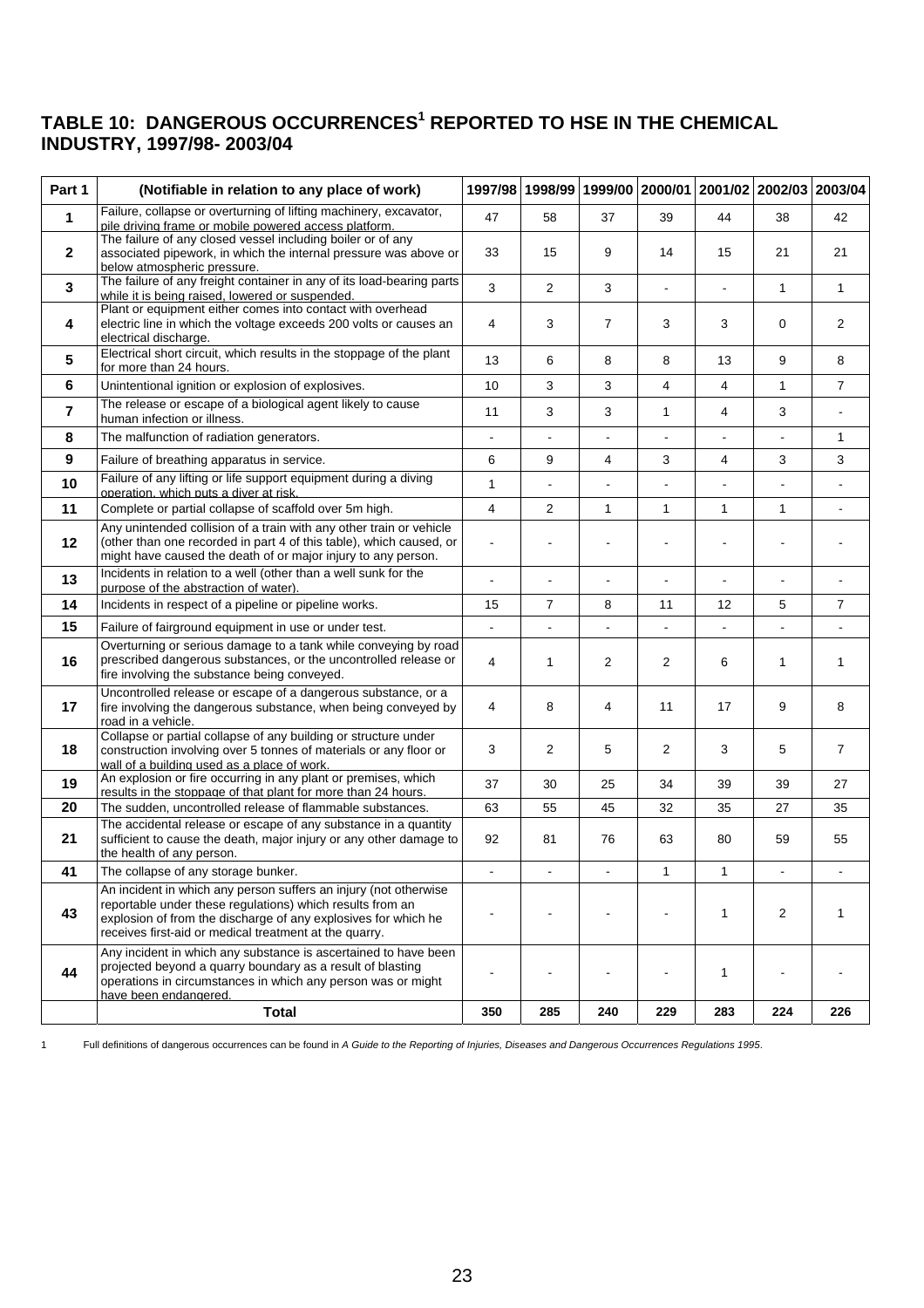#### <span id="page-23-0"></span>**TABLE 11: REQUIREMENTS OF ENFORCEMENT NOTICES ISSUED IN THE CHEMICAL SECTOR BY HSE, 1997/98 – 2003/04**

| Year    | <b>Improvement</b> | <b>Deferred</b><br><b>Prohibition</b> | <b>Immediate</b><br>Prohibition | <b>COMAH</b><br><b>Prohibition Notice</b> | <b>ELCI</b> | Total |
|---------|--------------------|---------------------------------------|---------------------------------|-------------------------------------------|-------------|-------|
| 1997/98 | 216                |                                       | 81                              |                                           |             | 299   |
| 1998/99 | 361                | 14                                    | 75                              |                                           |             | 450   |
| 1999/00 | 324                |                                       | 107                             |                                           |             | 438   |
| 2000/01 | 227                | 13                                    | 39                              |                                           |             | 279   |
| 2001/02 | 241                | 25                                    | 50                              |                                           |             | 321   |
| 2002/03 | 191                |                                       | 53                              |                                           |             | 255   |
| 2003/04 | 172                |                                       | 62                              |                                           |             | 239   |

### **TABLE 12: PROCEEDINGS INSTITUTED BY HSE WITHIN THE CHEMICAL SECTOR, 1997/98 – 2003/04**

.

| Year    | <b>Informations Laid</b> | <b>Convictions</b> | <b>Total Fines</b><br>(£) | <b>Average Fine per</b><br><b>Conviction</b><br>(£) |
|---------|--------------------------|--------------------|---------------------------|-----------------------------------------------------|
| 1997/98 | 53                       | 46                 | 506 150                   | 11 003                                              |
| 1998/99 | 35                       | 35                 | 170 000                   | 4 8 5 7                                             |
| 1999/00 | 58                       | 49                 | 947 300                   | 19 3 33                                             |
| 2000/01 | 53                       | 43                 | 290 100                   | 14 946                                              |
| 2001/02 | 40                       | 22                 | 107 850                   | 4 9 0 2                                             |
| 2002/03 | 42                       | 36                 | 265700                    | 7381                                                |
| 2003/04 | 23                       | 23                 | 168500                    | 7326                                                |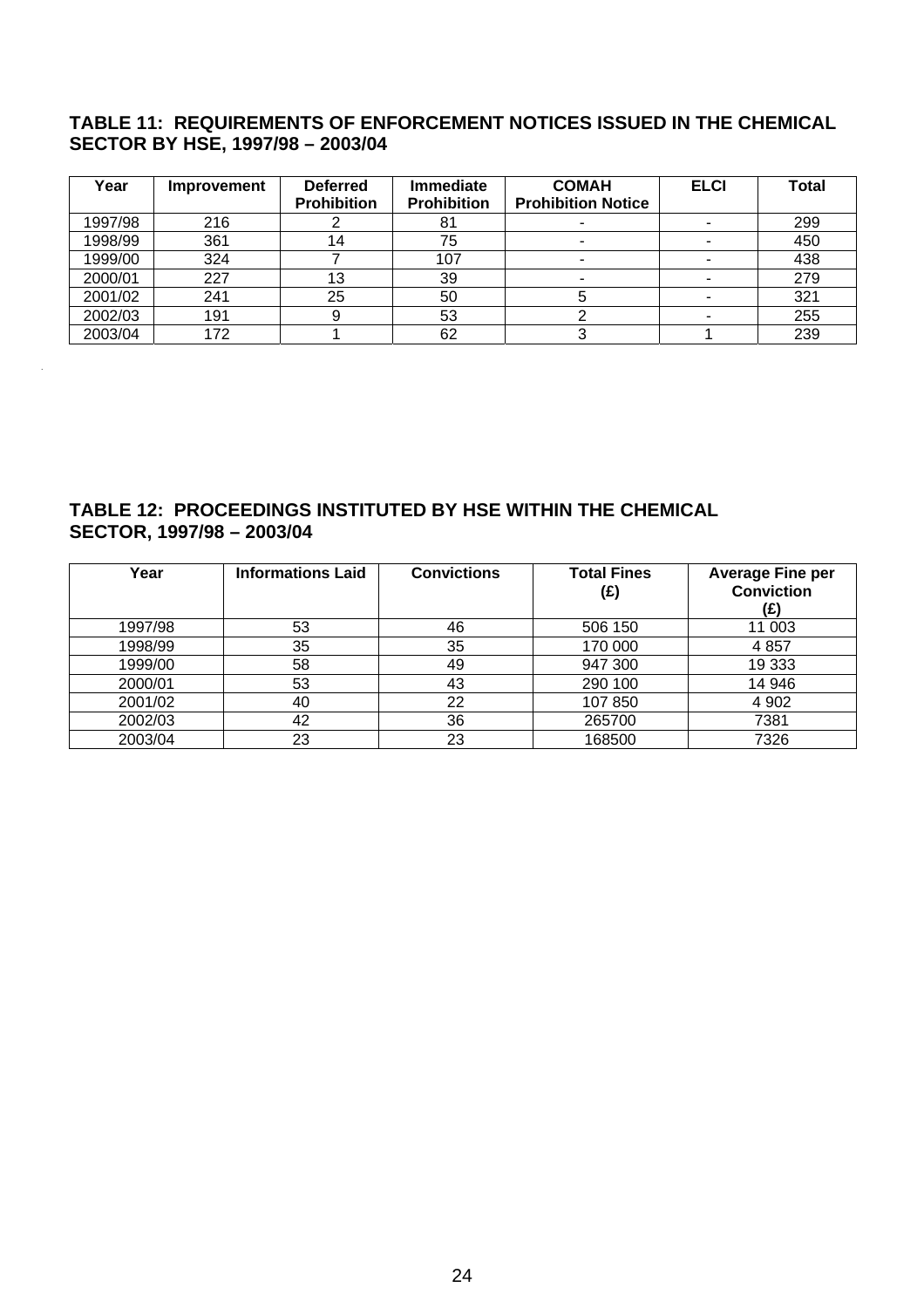#### **FIGURE 1: FATAL INJURY INCIDENCE RATES – MANUFACTURING INDUSTRIES 2003/04**



nec – not elsewhere classified

<span id="page-24-0"></span>Five subsections of manufacturing (including the chemical industry) have rates of 0 and are not included here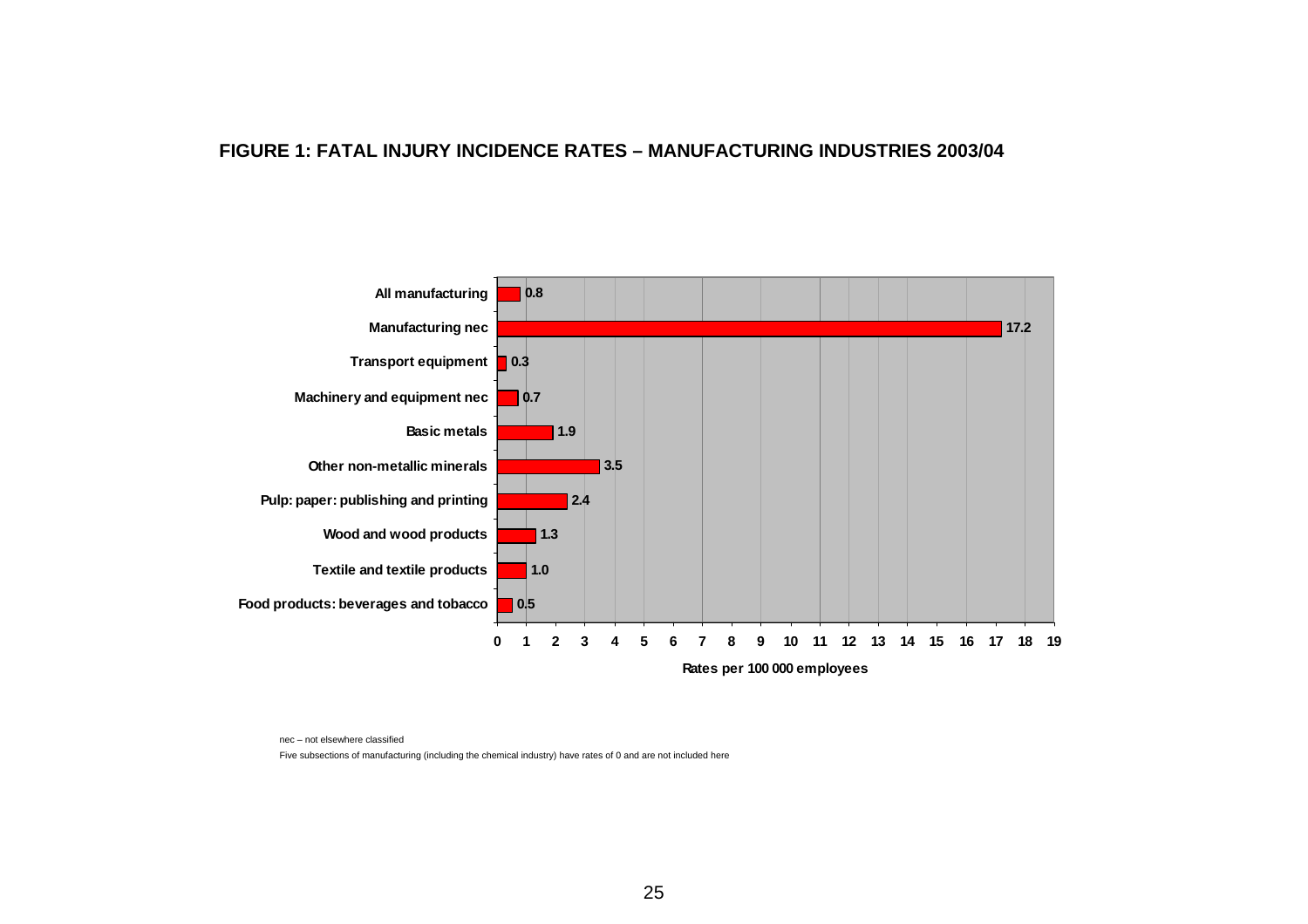#### **FIGURE 2: MAJOR INJURY INCIDENCE RATES – MANUFACTURING INDUSTRIES 2003/04**



<span id="page-25-0"></span>nec – not elsewhere classified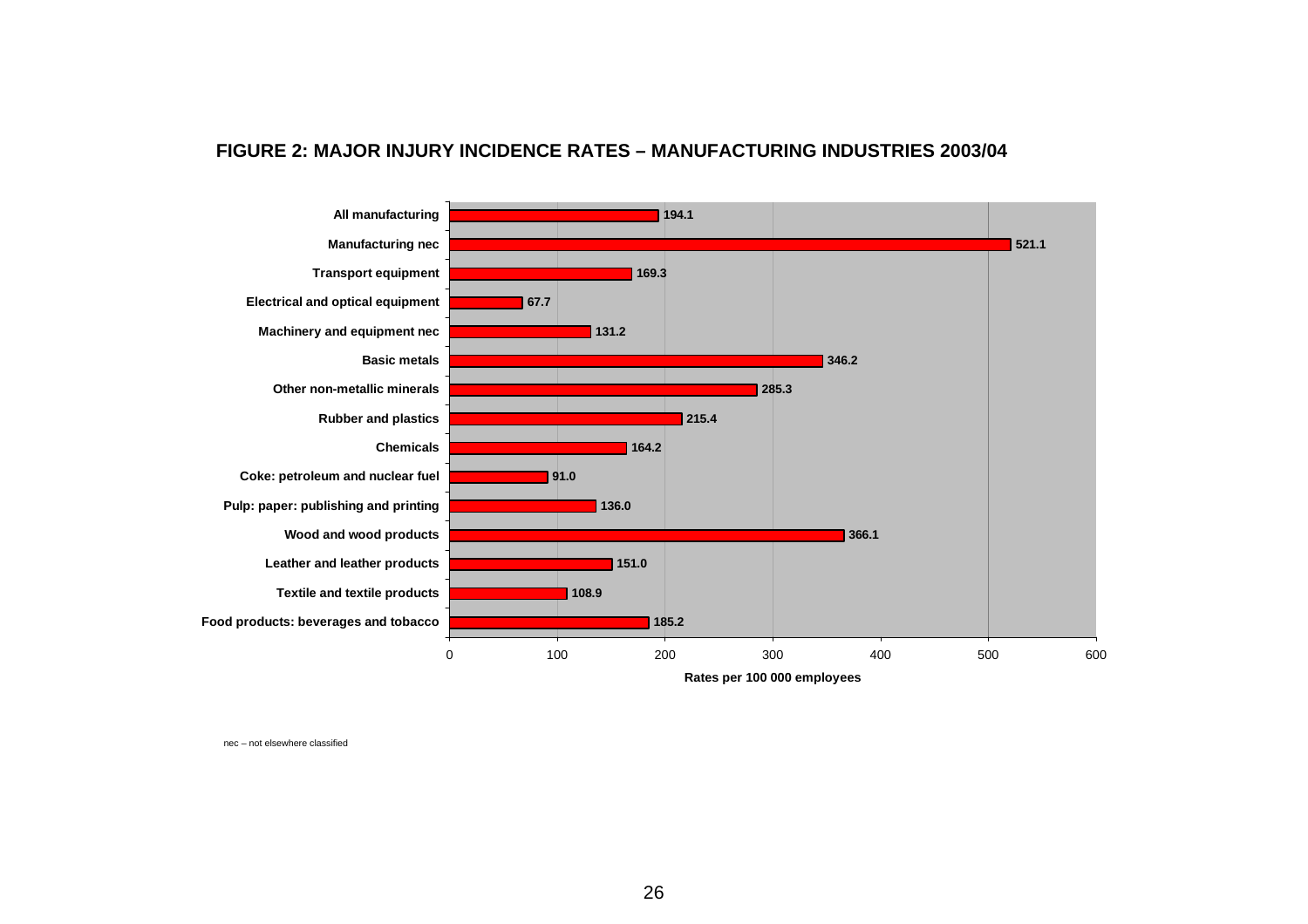#### **FIGURE 3: OVER 3-DAY INJURY INCIDENT RATE S – MANUFACTURING INDUSTRIE S 2003/04**



<span id="page-26-0"></span>nec – not elsewhere classified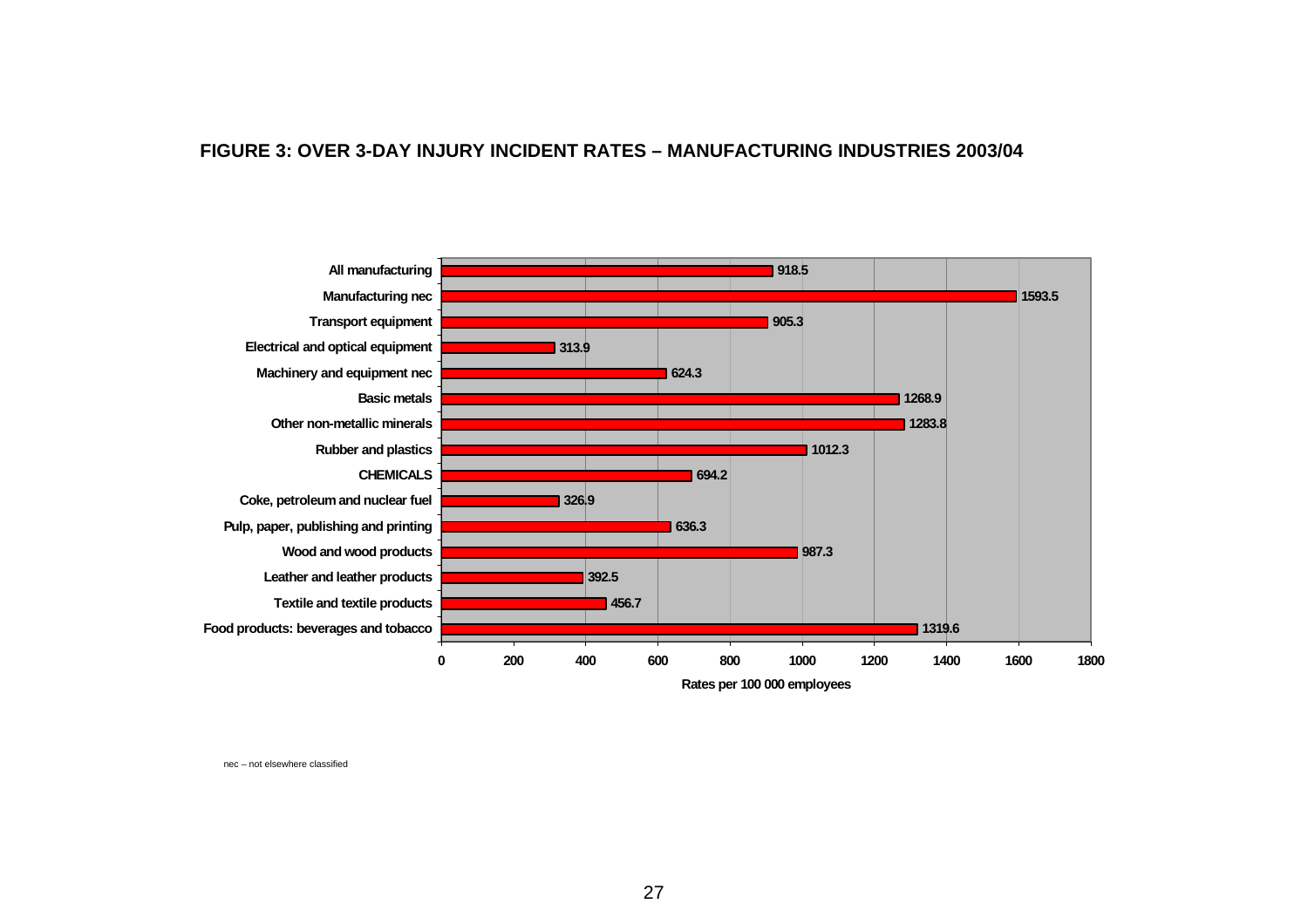#### **FIGURE 4: MAJOR INJURIES TO EMPLOYEES – CHEMICAL INDUSTRY/MANUFACTURING 2003/04 (PERCENTAGE OF TOTAL INJURIES)**



<span id="page-27-0"></span>'Other' category includes: struck by moving vehicle; collapse/overturn; drowning/asphyxiation; exposures (fire/explosion); contact with electricity; animal injuries; violence; other kinds; kind not known.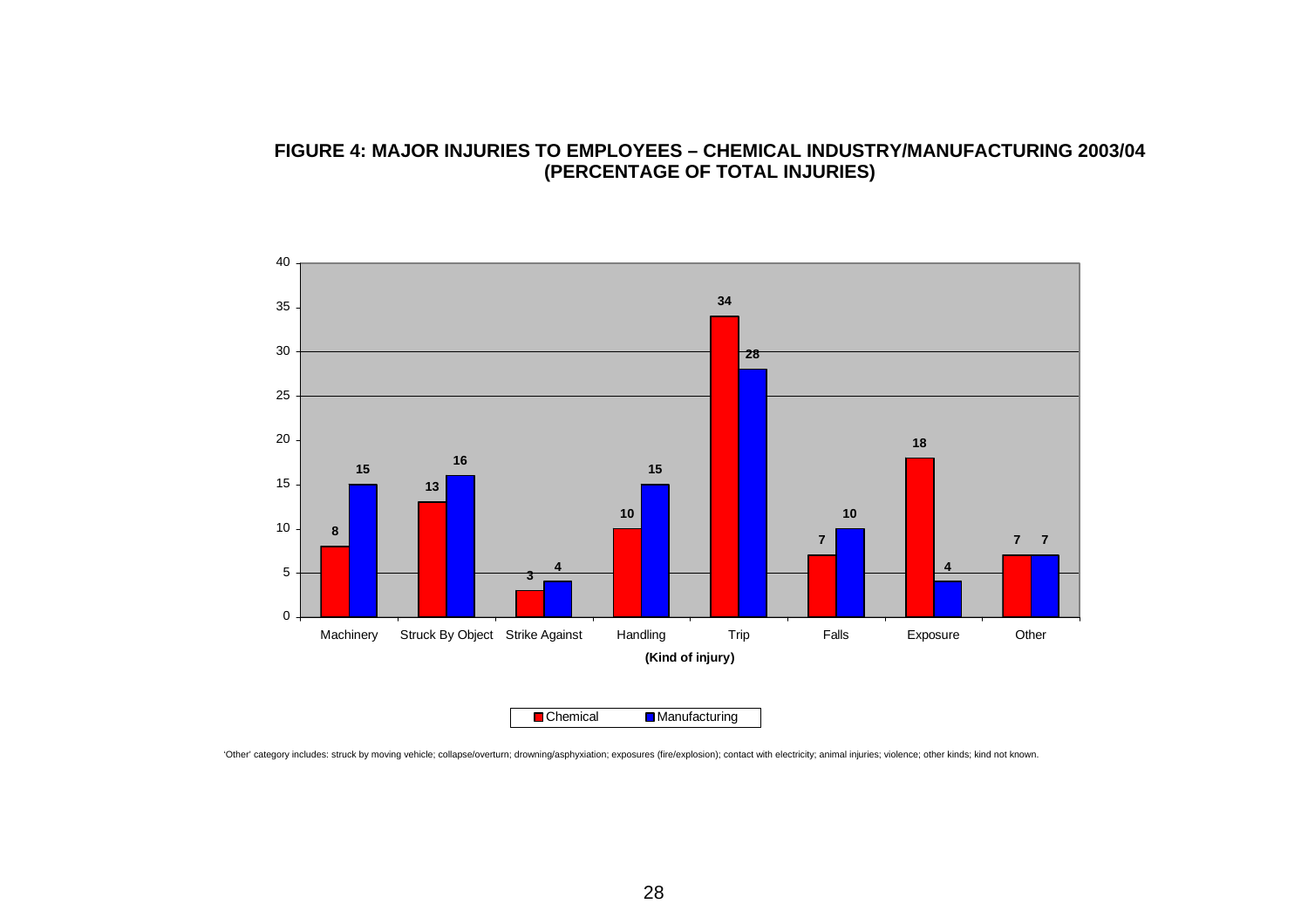

#### **FIGURE 5: OVER 3-DAY INJURIES TO EMPLOYEES – CHEMICAL INDUSTRY/MANUFACTURING 2003/04 (PERCENTAGE OF TOTAL INJURIES)**

<span id="page-28-0"></span>Other' category includes: struck by moving vehicle; collapse/overturn; drowning/asphyxiation; exposures (fire/explosion); contact with electricity; animal injuries; violence; other kinds; kind not known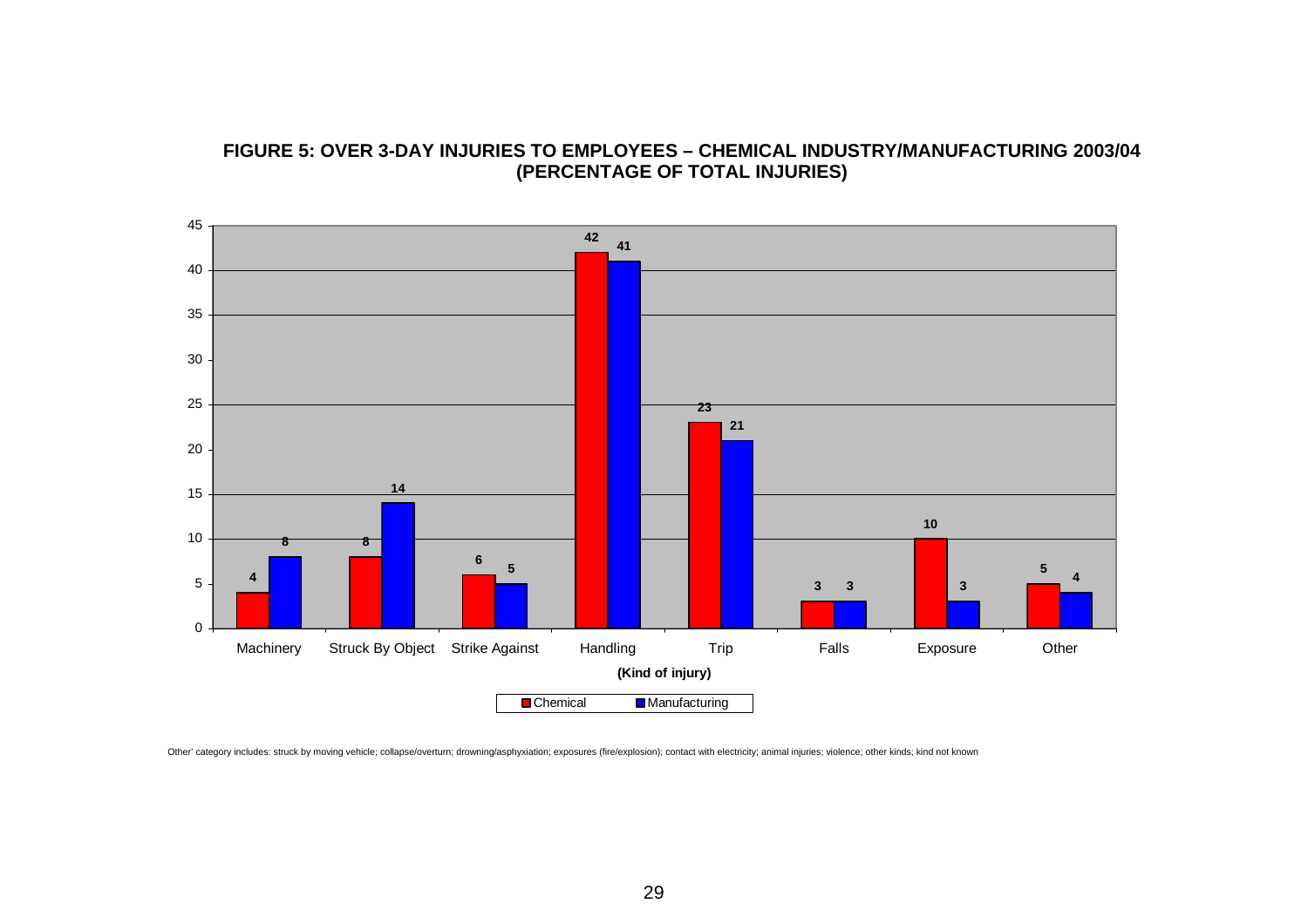

#### **FIGURE 6: MAJOR INJURIES TO EMPLOYEES - CHEMICAL INDUSTRY/MANUFACTURING 2003/04 (PERCENTAGE OF TOTAL INJURIES)**

<span id="page-29-0"></span>**Chemical Manufacturing**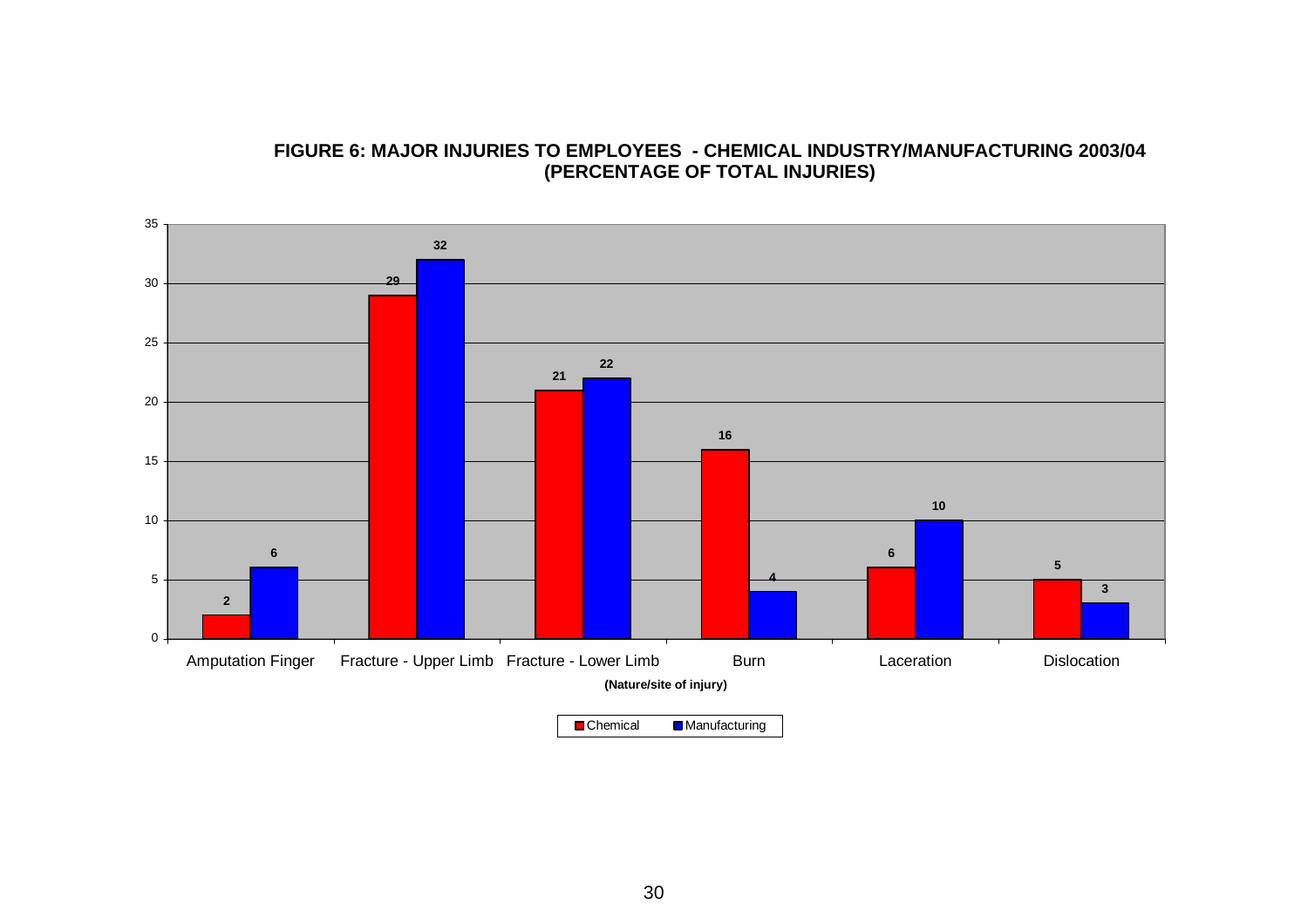#### **FIGURE 7: OVER 3-DAY INJURIES TO EMPLOYEES - CHEMICAL INDUSTRY/MANUFACTURING 2003/04 (PERCENTAGE OF TOTAL INJURIES)**

<span id="page-30-0"></span>